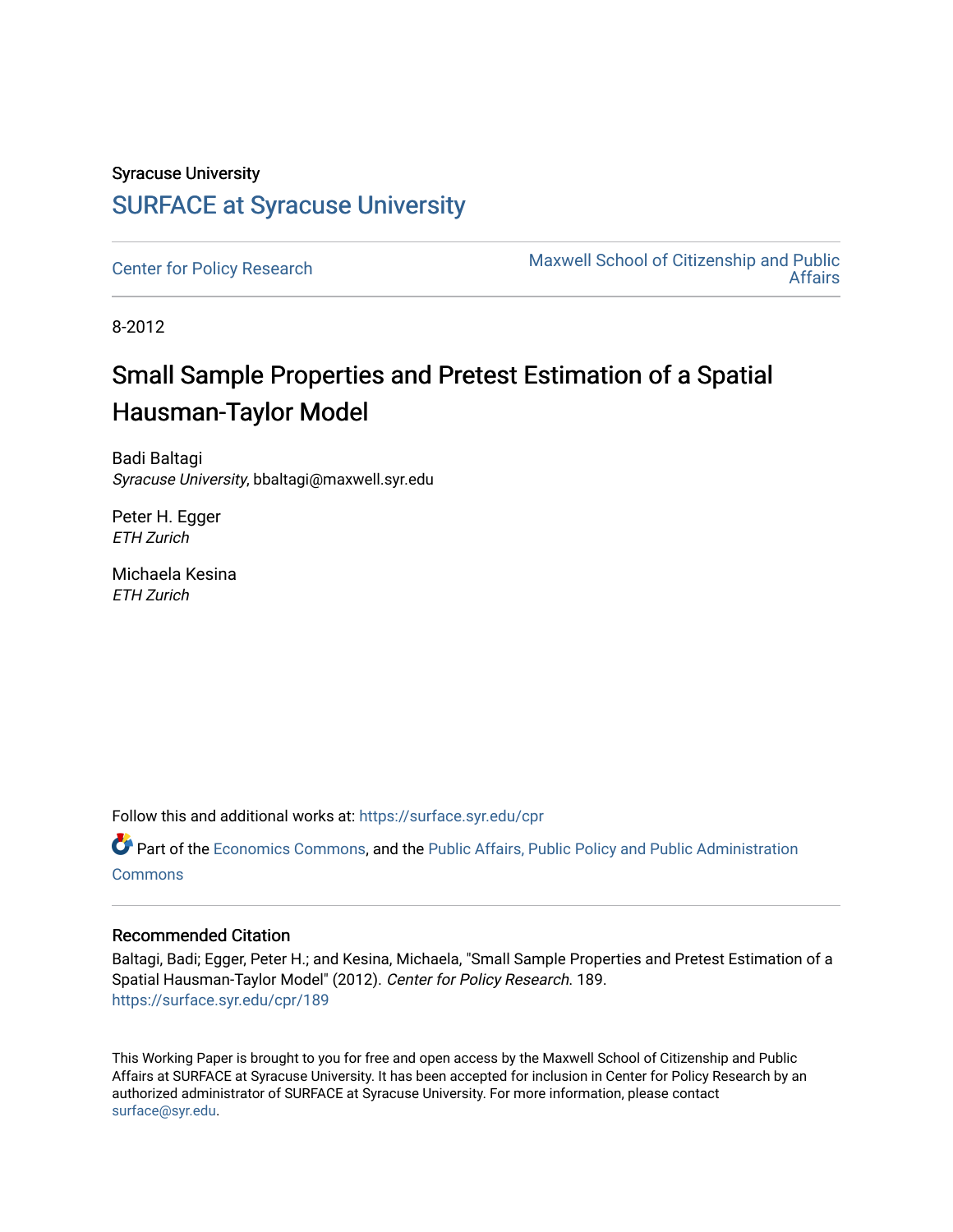**Center for Policy Research Working Paper No. 141**

**SMALL SAMPLE PROPERTIES AND PRETEST ESTIMATION OF A SPATIAL HAUSMAN-TAYLOR MODEL**

**Badi H. Baltagi, Peter H. Egger and Michaela Kesina**

**Center for Policy Research Maxwell School of Citizenship and Public Affairs Syracuse University 426 Eggers Hall Syracuse, New York 13244-1020 (315) 443-3114 | Fax (315) 443-1081 e-mail: ctrpol@syr.edu**

**August 2012**

**\$5.00**

Up-to-date information about CPR's research projects and other activities is available from our World Wide Web site at **www.maxwell.syr.edu/cpr.aspx.** All recent working papers and Policy Briefs can be read and/or printed from there as well.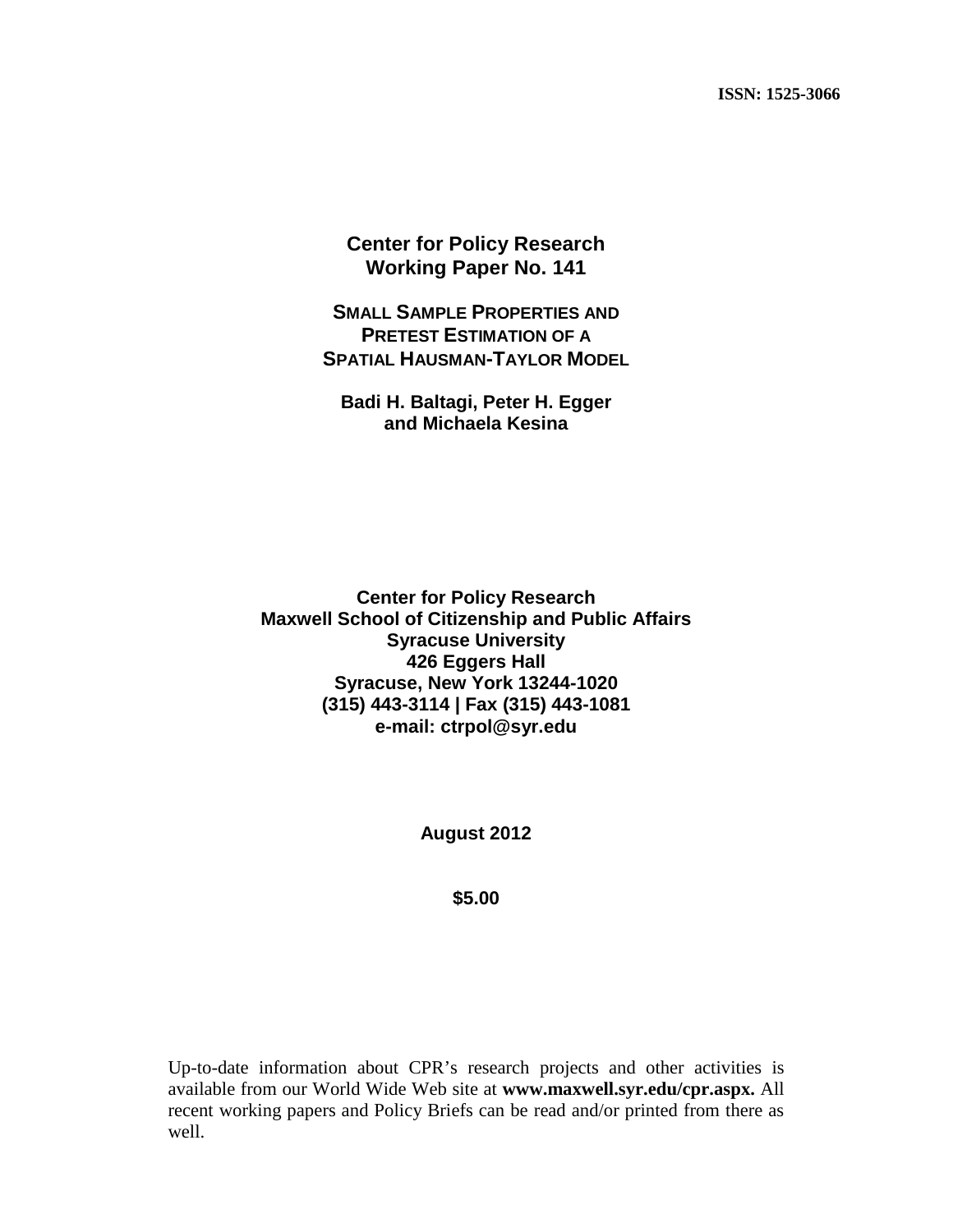### **CENTER FOR POLICY RESEARCH – Fall 2012**

#### **Leonard M. Lopoo, Director Associate Professor of Public Administration and International Affairs (PAIA) \_\_\_\_\_\_\_\_\_\_**

#### **Associate Directors**

Margaret Austin Associate Director Budget and Administration

Gerald B. Cramer Professor of Aging Studies

Douglas Wolf<br>
Douglas Wolf (John Yinger<br>
Professor of Economics and PAIA Associate Director, Aging Studies Program Associate Director, Metropolitan Studies Program

#### **SENIOR RESEARCH ASSOCIATES**

| Leonard Burman  PAIA/Economics    |  |
|-----------------------------------|--|
|                                   |  |
|                                   |  |
|                                   |  |
| Madonna Harrington MeyerSociology |  |
|                                   |  |
|                                   |  |
|                                   |  |
|                                   |  |
|                                   |  |
|                                   |  |
|                                   |  |
|                                   |  |
|                                   |  |

| Eleonora Patacchini  Economics |  |
|--------------------------------|--|
|                                |  |
| Christopher Rohlfs Economics   |  |
|                                |  |
|                                |  |
|                                |  |
| Michael WasylenkoEconomics     |  |
| Jeffrey WeinsteinEconomics     |  |
| Peter Wilcoxen  PAIA/Economics |  |
|                                |  |
|                                |  |

#### **GRADUATE ASSOCIATES**

#### **STAFF**

| Karen CimillucaOffice Coordinator |
|-----------------------------------|
|                                   |

| Candi PattersonComputer Consultant |
|------------------------------------|
|                                    |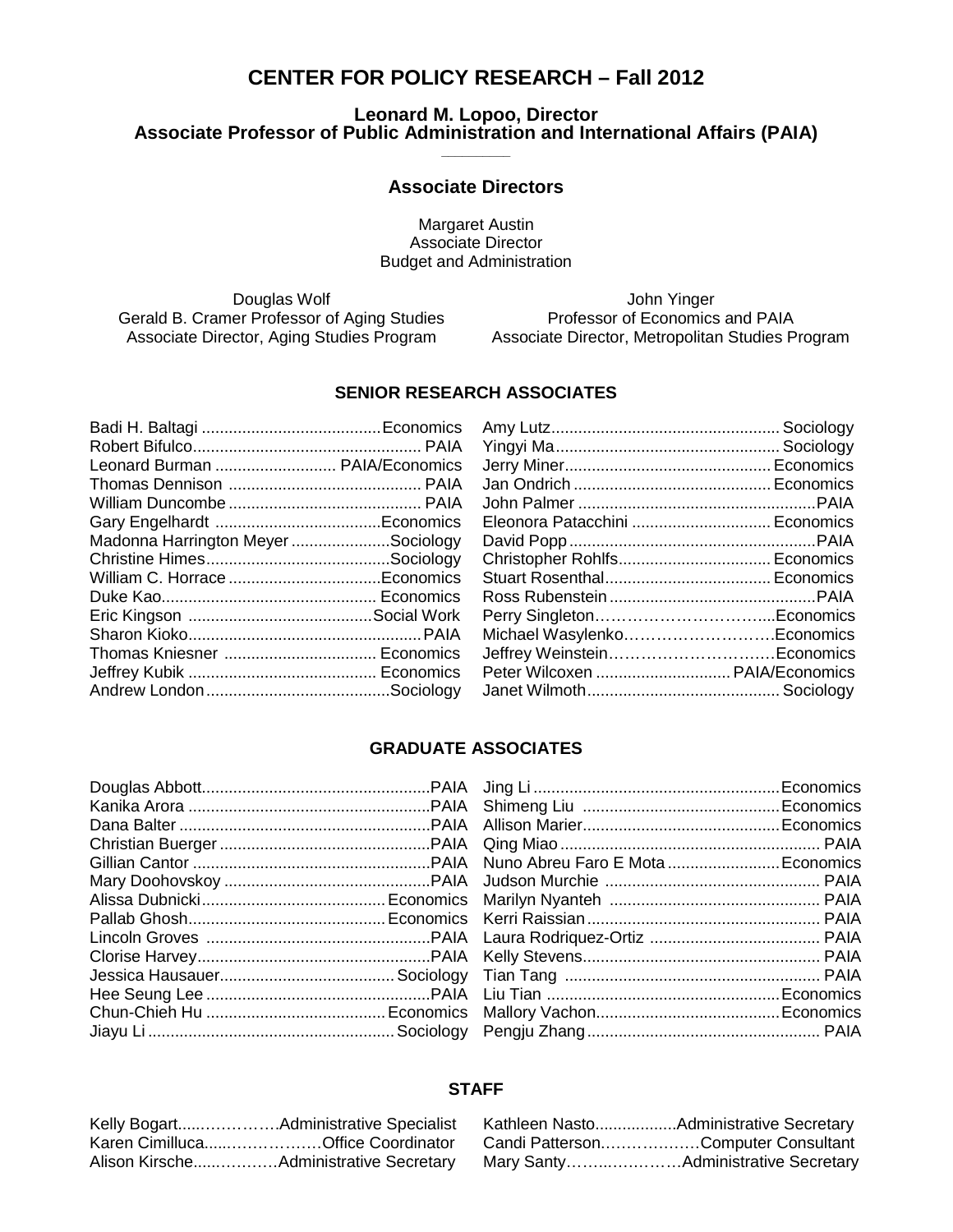### **Abstract**

This paper considers a Hausman and Taylor (1981) panel data model that exhibits a Cliff and Ord (1973) spatial error structure. We analyze the small sample properties of a generalized moments estimation approach for that model. This spatial Hausman-Taylor estimator allows for endogeneity of the time-varying and time-invariant variables with the individual effects. For this model, the spatial effects estimator is known to be consistent, but its disadvantage is that it wipes out the effects of time-invariant variables, which are important for most empirical studies. Monte Carlo results show that the spatial Hausman-Taylor estimator performs well in small samples.

**JEL No. C23, C31** 

**Key Words:** Hausman-Taylor estimator; Spatial random effects; Small sample properties

Badi Baltagi-Department of Economics and Center for Policy Research 426 Eggers Hall, Syracuse University, Syracuse, NY 13244-1020, USA Peter H. Egger-ETH Zurich, CEPR, CESifo, Wifo, GEP, ifo Michaela Kesina ETH Zurich

The authors gratefully acknowledge numerous helpful comments on an earlier version of the paper by two anonymous reviewers and conference participants at the 11th Advances in Econometrics Conference in honor of Jerry Hausman, held at Louisiana State University, Baton Rouge, Louisiana, February 18-19, 2012.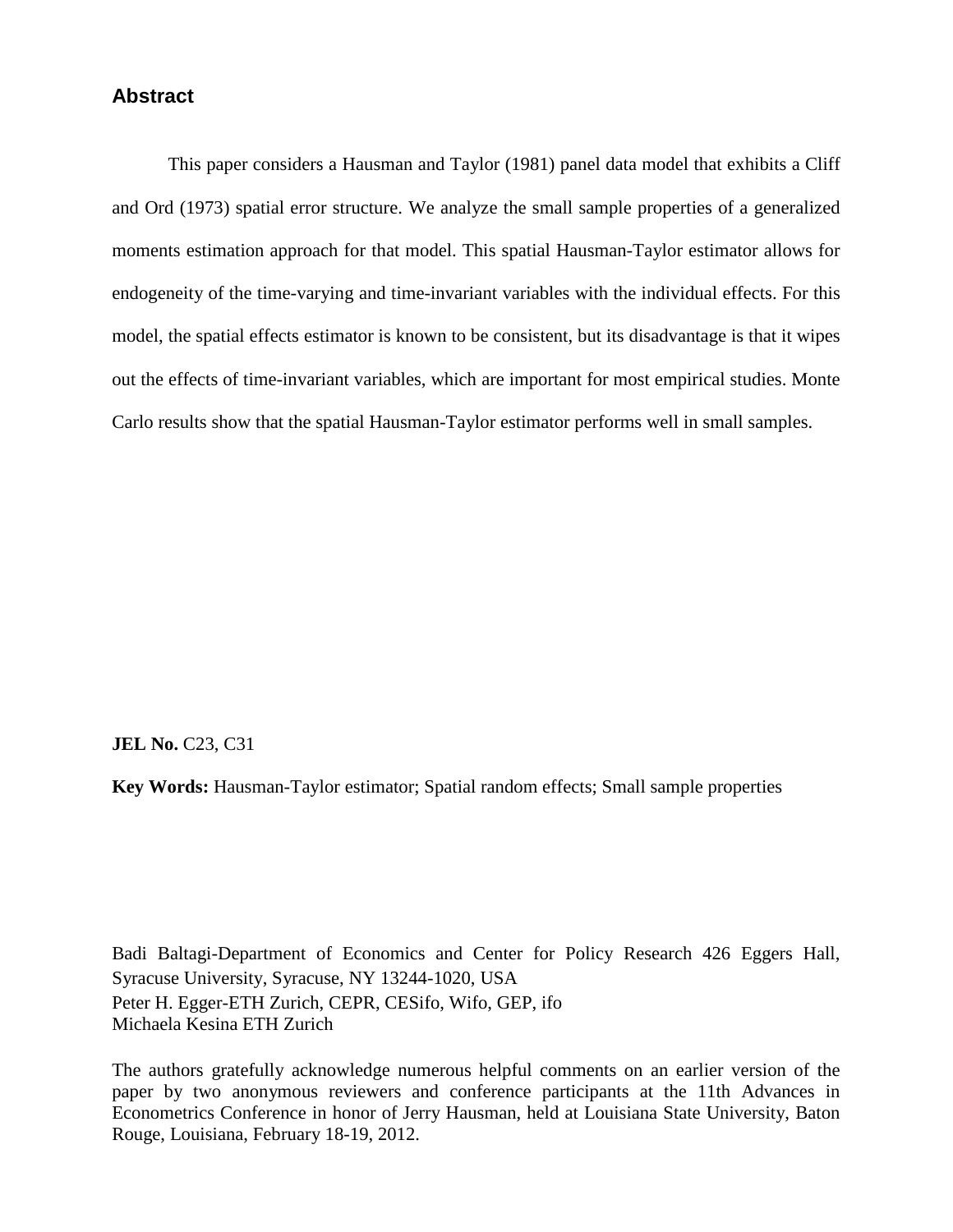### 1 Introduction

Hausman and Taylor (1981) proposed a random effects panel data model which allows for endogeneity of time-varying and time-invariant variables with the individual effects. For this model, fixed effects (FE) is known to be consistent, but its disadvantage is that it wipes out the effects of timeinvariant variables which are important for most empirical studies. In an earnings equation, the time-invariant variable could be schooling and this is correlated with the unobservable individual effect, see Cornwell and Rupert (1988). In this case, FE would not deliver an estimate of the returns to schooling, but the alternative Hausman-Taylor estimator will provide an asymptotically efficient estimator of this effect. The order condition of identification requires that there are as many exogenous time-variant regressors as there are endogenous time-invariant regressors. Other applications of this estimator include the effect of an individual's birth year on wages (see Light and Ureta, 1995); the effect of health on wages (Contoyannis and Rice, 2001); the effect of distance on bilateral trade (Egger, 2004) or foreign direct investment (Egger and Pfaffermayr, 2004); the effect of common language on bilateral trade (Serlenga and Shin, 2007); the effect of public ownership of firms on productivity (Baltagi, Egger, and Kesina, 2011). The last paper introduces spatial spillovers in total factor productivity by allowing the error term across firms to be spatially interdependent. This model is estimated by extending the Hausman-Taylor estimator to allow for spatial correlation in the error term. Baltagi, Egger, and Kesina (2011) find evidence of positive spillovers across firms and a large and significant detrimental effect of public ownership on total factor productivity.

This is a follow up paper that studies the small sample performance of various estimators applied to this spatial Hausman-Taylor model using Monte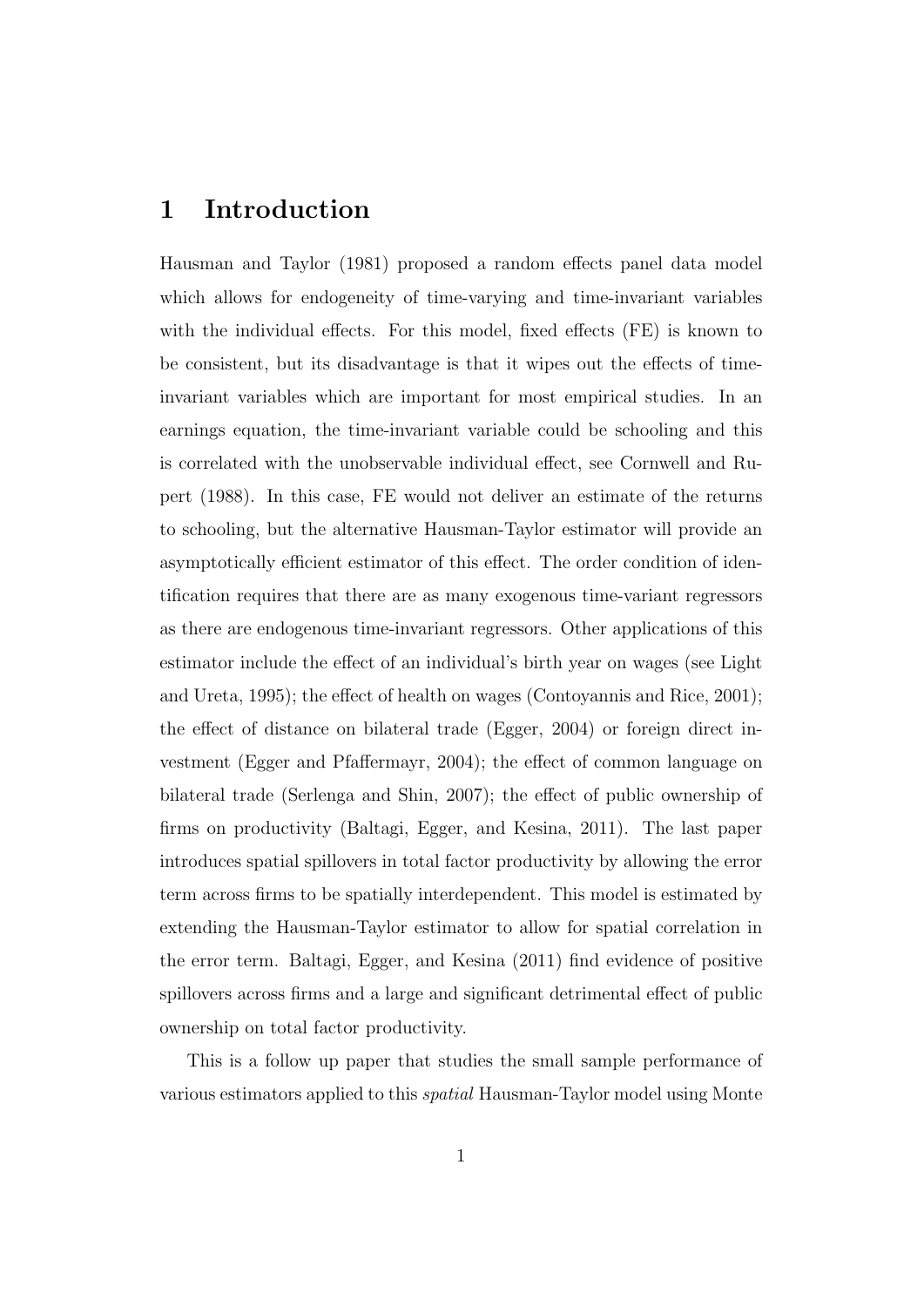Carlo experiments. We will refer to the spatial Hausman-Taylor model by the acronym SHT. This paper also studies the small sample performance of a pretest estimator which is based on two Hausman tests usually carried out by the empirical researcher in practice. It is well known, that the choice between fixed effects (FE) and random effects (RE) estimators can be based on the Hausman (1978) test. Baltagi, Bresson, and Pirotte (2003) suggest an alternative pretest estimator based on the Hausman and Taylor model. This pretest estimator reverts to the RE estimator if the standard Hausman test based on the FE versus the RE estimators is not rejected. It reverts to the HT estimator if the choice of strictly exogenous regressors is not rejected by a second Hausman over-identification test based on the difference between the FE and HT estimators. If both tests are rejected, then the pretest estimator reverts to the FE estimator. See Baltagi (2008) for a textbook treatment of this subject. This paper generalizes this pretest estimator to account for spatial correlation. In the first step, a standard Hausman (1978) test is performed based on the contrast between spatial fixed effects (SFE) and spatial random effects  $(SRE)^1$  and in the second step a Hausman-Taylor over-identification test is performed based on the contrast between SFE and the SHT estimator. The spatial pretest (SPT) estimator becomes the SRE estimator if the Hausman test is not rejected in the first step. It becomes the SHT estimator if the first Hausman test is rejected but the second Hausman-Taylor over-identification test is not rejected. If both tests are rejected, then the SPT estimator reverts to the SFE estimator.

This paper performs Monte Carlo experiments to compare the perfor-

<sup>&</sup>lt;sup>1</sup>See Mutl and Pfaffermayr (2011) for the large and small sample properties of the Hausman test statistic in a Cliff and Ord type spatial panel data model. See also Debarsy (2012), who tested for the endogeneity of the regressors and their spatially weighted counterparts with the individual effects using a likelihood ratio test.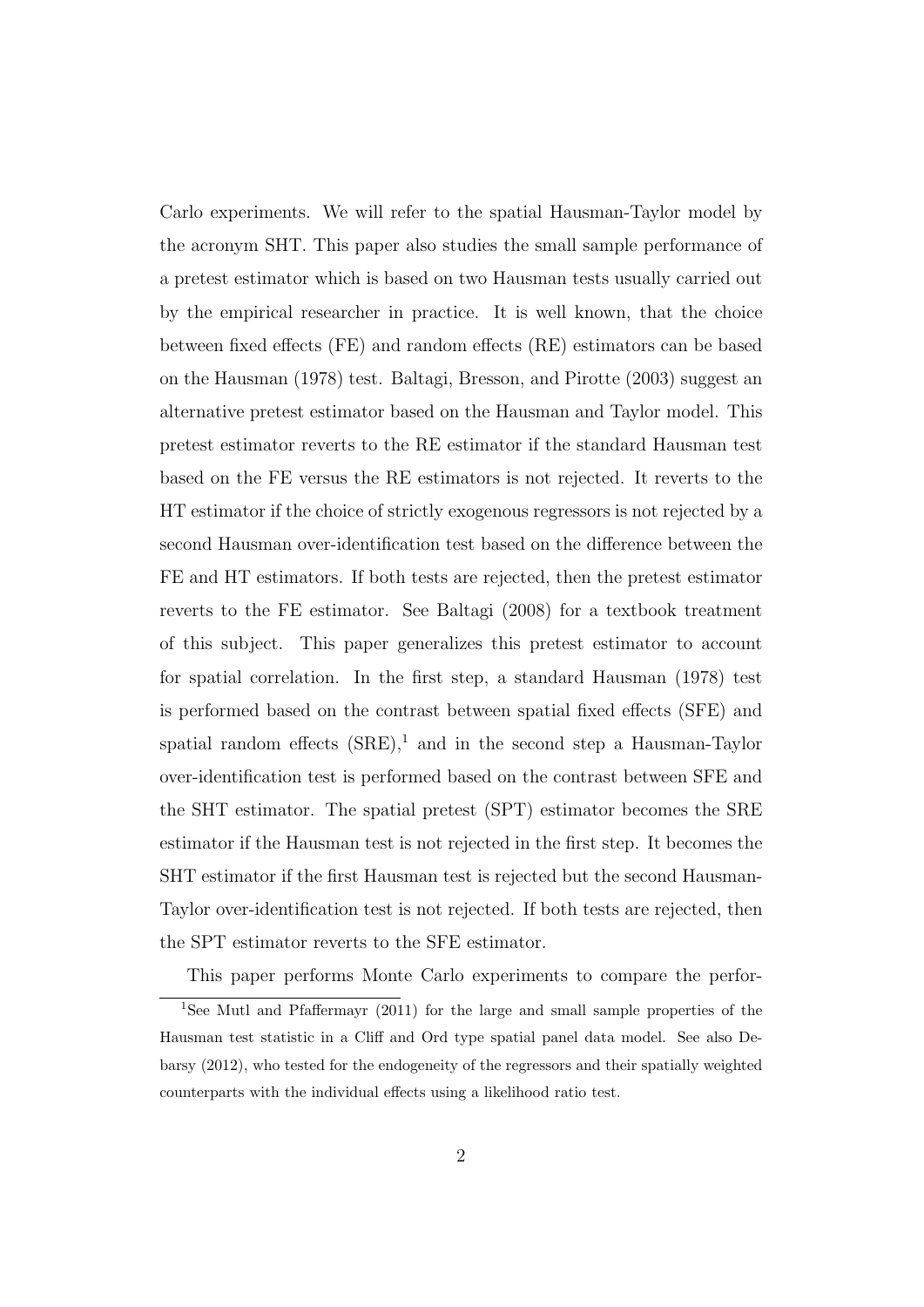mance of this SPT estimator with the spatial panel data estimators under various designs. The estimators considered are: OLS, spatial fixed effects (SFE), spatial random effects (SRE), and spatial Hausman–Taylor (SHT), respectively.

In the experiments, we let some regressors be correlated with the individual effects and the error to be spatially correlated, i.e., a spatial Hausman-Taylor world. Our results show that the SPT estimator is a viable estimator and performs reasonably well in terms of root mean squared error (RMSE). However, it does not perform well for simple tests of hypotheses. The SFE estimator is a consistent estimator in the SHT world but its disadvantage is that it does not allow the estimation of the coefficients of the time-invariant regressors. When there is endogeneity among the regressors, we show that there is a substantial bias in the OLS and SRE estimators and both yield misleading inference.

The remainder of the paper is organized as follows. Section 2 briefly reviews the estimator for the spatial Hausman-Taylor model which will be employed in the Monte Carlo analysis. Section 3 introduces the Monte Carlo design and discusses the results. The last section concludes with a brief summary of our main findings.

### 2 Econometric Model

In this section, we briefly review the Hausman and Taylor (1981) model with spatial correlation (see Baltagi, Egger, and Kesina, 2011). Let  $i = 1, ..., N$ refer to individual units and  $t = 1, ..., T$  refer to time periods. In what follows, we are interested in analyzing a Cliff and Ord (1973) spatial model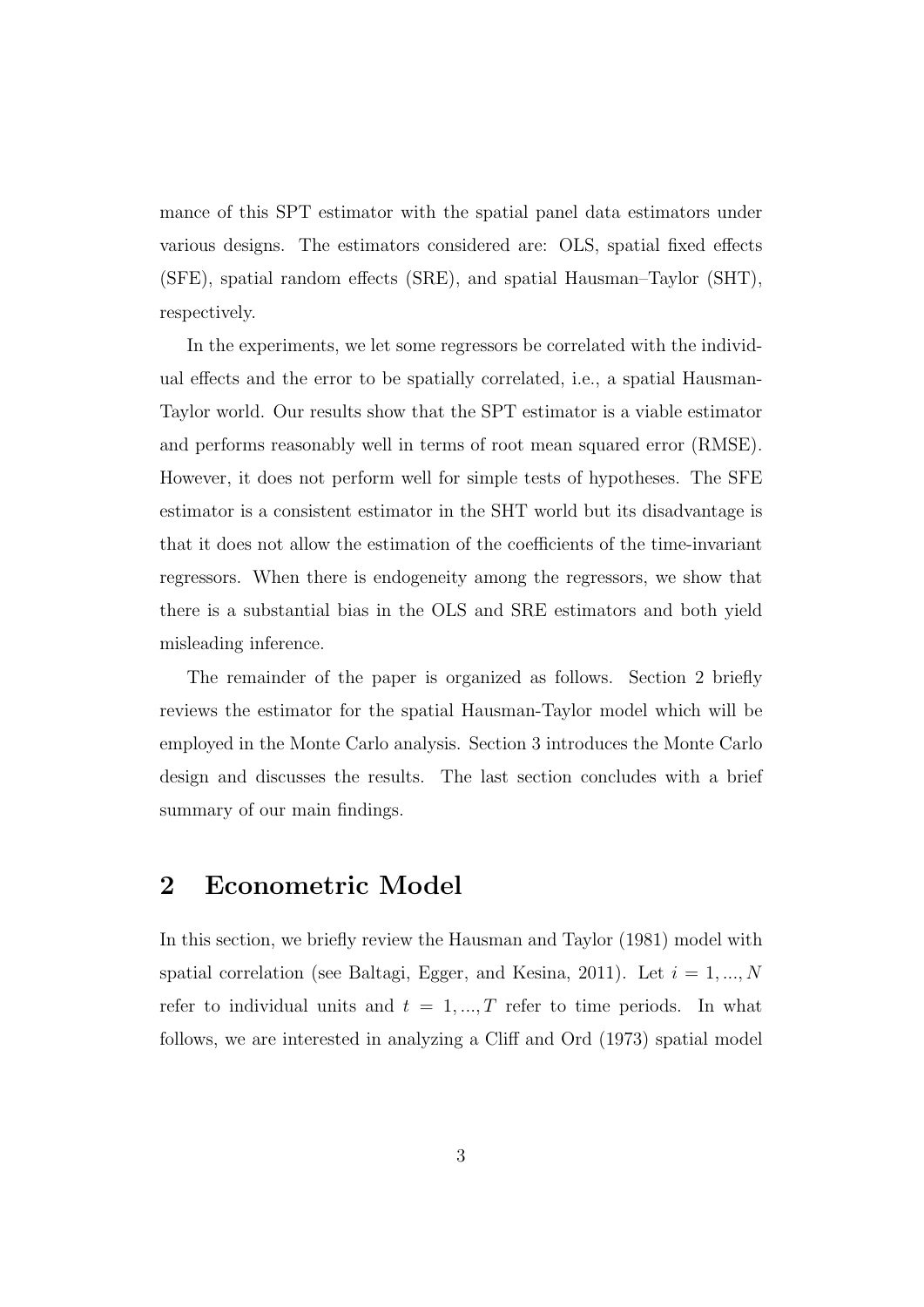for period  $t$  of the form

$$
\mathbf{y}_t = \mathbf{X}_t \boldsymbol{\beta} + \mathbf{Z} \boldsymbol{\gamma} + \mathbf{u}_t = \mathbf{3}_t \boldsymbol{\delta} + \mathbf{u}_t \tag{1}
$$

$$
\mathbf{u}_t = \rho \mathbf{W} \mathbf{u}_t + \varepsilon_t, \quad \varepsilon_t = \mu + \nu_t \tag{2}
$$

where  $\mathfrak{Z}_t = [\mathbf{X}_t, \mathbf{Z}]$ , and  $\delta = [\beta', \gamma']'$ . Here,  $\mathbf{y}_t = (y_{1t}, ..., y_{Nt})'$  is an  $N \times 1$ vector of observations on the dependent variable at time  $t, X_t$  is an  $N \times K$ matrix of time-varying regressors for period t, **Z** is an  $N \times R$  matrix of timeinvariant regressors. The regressors may be decomposed into  $\mathbf{X}_t = [\mathbf{X}_{Ut}, \mathbf{X}_{Ct}]$ and  $\mathbf{Z} = [\mathbf{Z}_U, \mathbf{Z}_C]$ , where subindex C denotes regressors which are *correlated* with  $\mu$  while subindex U indicates regressors which are *uncorrelated* with  $\mu$ . W is an  $N \times N$  observed non-stochastic spatial weights matrix.  $\mathbf{u}_t =$  $(u_{1t},...,u_{Nt})'$  is the  $N \times 1$  vector of disturbances, and  $\varepsilon_t = (\varepsilon_{1t},...,\varepsilon_{Nt})'$  is an  $N \times 1$  vector of innovations which consists of two components: a timeinvariant  $\mu = (\mu_1, ..., \mu_N)'$  and a time-variant  $\nu_t = (\nu_{1t}, ..., \nu_{Nt})'$  component, where  $\mu \sim \text{IIN}(0, \sigma_{\mu}^2)$  and  $\nu \sim \text{IIN}(0, \sigma_{\nu}^2)$ . The vector  $\mathbf{W}\mathbf{u}_t$  represents a spatial lag of  $\mathbf{u}_t$ . The scalar  $\rho$  denotes the spatial auto-regressive parameter, while  $\beta$  and  $\gamma$  are  $K \times 1$  and  $R \times 1$  vectors of regression parameters.<sup>2</sup>

When stacking the model for all time periods  $t = 1, \ldots, T$ , it reads

$$
\mathbf{y} = \mathbf{X}\beta + (\iota_T \otimes \mathbf{Z})\gamma + \mathbf{u} = \mathbf{3}\delta + \mathbf{u}
$$
 (3)

$$
\mathbf{u} = \rho (\mathbf{I}_T \otimes \mathbf{W}) \mathbf{u} + \varepsilon, \quad \varepsilon = \mathbf{Z}_\mu \mu + \nu,
$$
 (4)

where  $\mathbf{X} = [\mathbf{x}'_1, ..., \mathbf{x}'_T]'$ ,  $\mathbf{\mathfrak{Z}} = [\mathbf{\mathfrak{Z}}'_1, ..., \mathbf{\mathfrak{Z}}'_T]'$ ,  $\mathbf{u} = [\mathbf{u}'_1, ..., \mathbf{u}'_T]'$  and  $\varepsilon = [\varepsilon'_1, ..., \varepsilon'_T]'$ .

<sup>2</sup>We aim at extending the Hausman-Taylor (1981) estimator and thus focus on spatial autocorrelation in the error term. In the spirit of Hausman and Taylor there is no other endogeneity besides the correlation of the regressors with the individual effects. Including a spatial lag of the dependent variable in the model is realistic and important (see Ertur and Koch, 2007, 2011; Pfaffermayr, 2009), but causes additional endogeneity and is not in the spirit of Hausman and Taylor (1981).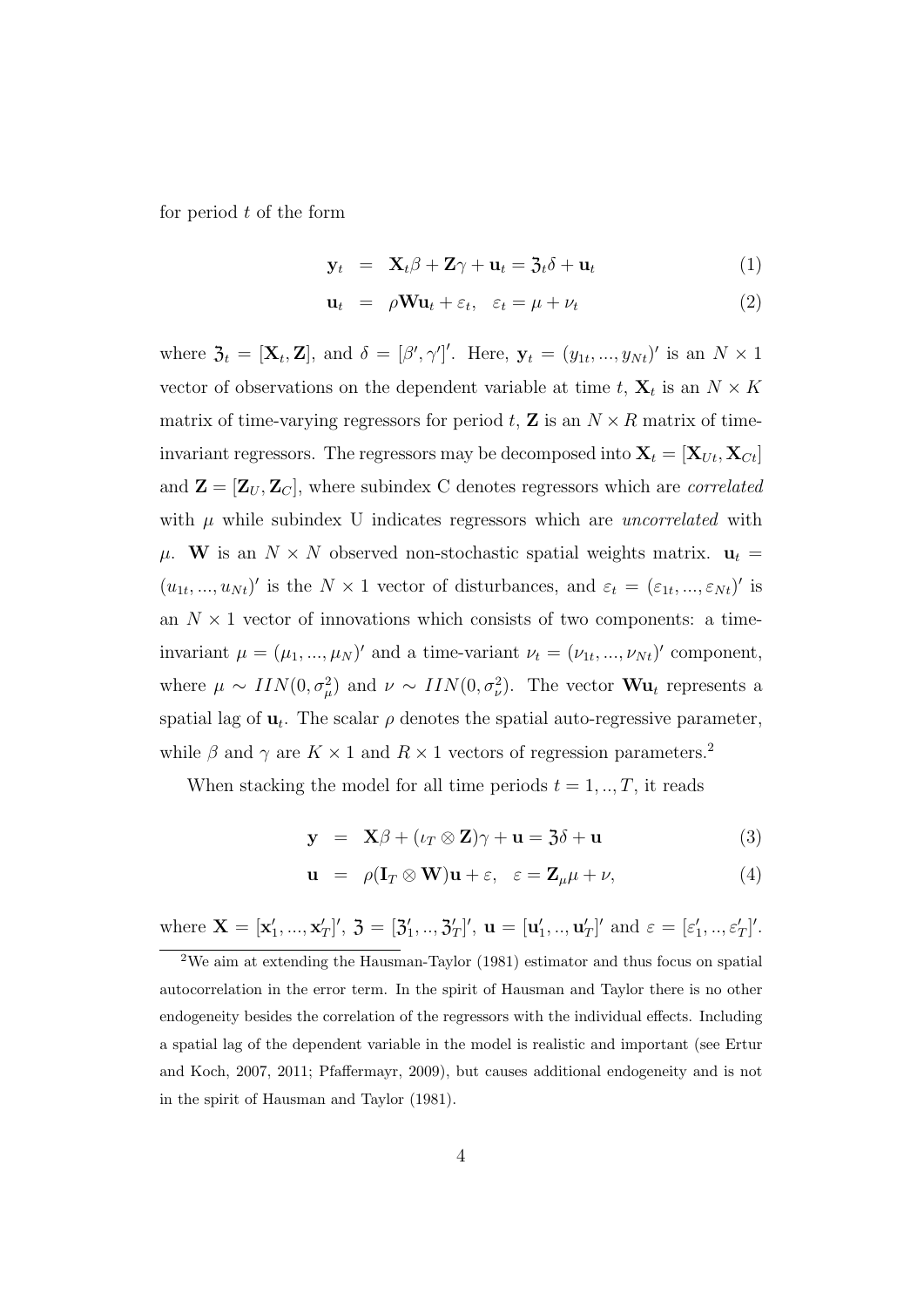$\iota_T$  denotes a  $T \times 1$  vector of ones and  $\mathbf{I}_T$  denotes a  $T \times T$  identity matrix.  $\mathbf{Z}_{\mu} = \iota_T \otimes \mathbf{I}_N$  is an  $NT \times N$  selector matrix of ones and zeroes.

For estimation, we employ moment conditions derived in Kapoor, Kelejian, and Prucha (2007) for the SRE model. These moment conditions are given by  $\frac{1}{N(T-1)}E(\varepsilon'\mathbf{Q}\varepsilon)=\sigma_{\nu}^2, \frac{1}{N(T-1)}E(\overline{\varepsilon}'\mathbf{Q}\overline{\varepsilon})=\sigma_{\nu}^2\frac{1}{N}$  $\frac{1}{N} tr({\bf W}'{\bf W}), \frac{1}{N(T-1)} E(\bar{\varepsilon}' {\bf Q} \varepsilon) =$  $0, \frac{1}{N}E(\varepsilon'\mathbf{P}\varepsilon) = \sigma_1^2, \frac{1}{N}$  $\frac{1}{N} \overline{\varepsilon}' \mathbf{P} \overline{\varepsilon} = \sigma_1^2 \frac{1}{N}$  $\frac{1}{N} tr({\bf W}'{\bf W}), \frac{1}{N}$  $\frac{1}{N} \overline{\varepsilon}' \mathbf{P} \varepsilon = 0$ , where  $\overline{\varepsilon} \equiv (\mathbf{I}_T \otimes \mathbf{W}) \varepsilon$ and  $\sigma_1^2 = T\sigma_\mu^2 + \sigma_\nu^2$ .  $\mathbf{P} = \mathbf{I}_N \otimes \mathbf{\bar{J}}_T$  is the (between) projection matrix, where  $\overline{\mathbf{J}}_T = T^{-1} \mathbf{J}_T$  and  $\mathbf{J}_T$  is a matrix of ones of dimension T.  $\mathbf{Q} = \mathbf{I}_{NT} - \mathbf{P}$ denotes the within transformation matrix. The moment conditions can be rewritten in terms of **u** using the fact that  $\varepsilon = (\mathbf{I}_T \otimes [\mathbf{I}_N - \rho \mathbf{W}])\mathbf{u} = \mathbf{u} - \rho \overline{\mathbf{u}}$ whereby  $\overline{\mathbf{u}} \equiv (\mathbf{I}_T \otimes \mathbf{W})\mathbf{u}$  and  $\overline{\varepsilon} \equiv (\mathbf{I}_T \otimes \mathbf{W})(\mathbf{I}_T \otimes [\mathbf{I}_N - \rho \mathbf{W}])\mathbf{u} = \overline{\mathbf{u}} - \rho \overline{\overline{\mathbf{u}}}$  with  $\overline{\overline{\mathbf{u}}} \equiv (\mathbf{I}_T \otimes \mathbf{W}) \overline{\mathbf{u}}.$ 

The resulting moment conditions are then stacked and solved as a solution to the system of six equations in three unknowns. More formally,  $\gamma - \Gamma \alpha = 0$ , where  $\alpha = (\rho, \rho^2, \sigma_\nu^2, \sigma_1^2)'$  and

$$
\gamma = \left(\begin{array}{c} \frac{1}{N(T-1)}\mathbf{u}'\mathbf{Q}\mathbf{u} \\ \frac{1}{N(T-1)}\mathbf{\overline{u}}'\mathbf{Q}\mathbf{\overline{u}} \\ \frac{1}{N(T-1)}\mathbf{u}'\mathbf{Q}\mathbf{\overline{u}} \\ \frac{1}{N} \mathbf{u}'\mathbf{P}\mathbf{u} \\ \frac{1}{N}\mathbf{u}'\mathbf{P}\mathbf{\overline{u}} \end{array}\right), \quad \Gamma = \left(\begin{array}{ccc} \frac{2}{N(T-1)}\mathbf{u}'\mathbf{Q}\mathbf{\overline{u}} & \frac{-1}{N(T-1)}\mathbf{\overline{u}}'\mathbf{Q}\mathbf{\overline{u}} & 1 & 0 \\ \frac{2}{N(T-1)}\mathbf{\overline{u}}'\mathbf{Q}\mathbf{\overline{u}} & \frac{-1}{N(T-1)}\mathbf{\overline{u}}'\mathbf{Q}\mathbf{\overline{u}} & \frac{1}{N}tr\mathbf{W}'\mathbf{W} & 0 \\ \frac{1}{N}\mathbf{u}'\mathbf{P}\mathbf{u} & \frac{1}{N}\mathbf{u}'\mathbf{P}\mathbf{\overline{u}} & \frac{-1}{N}\mathbf{\overline{u}}'\mathbf{Q}\mathbf{\overline{u}} & 0 & 0 \\ \frac{2}{N}\mathbf{\overline{u}}'\mathbf{P}\mathbf{\overline{u}} & \frac{-1}{N}\mathbf{\overline{u}}'\mathbf{P}\mathbf{\overline{u}} & 0 & 1 \\ \frac{2}{N}\mathbf{\overline{u}}'\mathbf{P}\mathbf{\overline{u}} & \frac{-1}{N}\mathbf{\overline{u}}'\mathbf{P}\mathbf{\overline{u}} & 0 & \frac{1}{N}tr\mathbf{W}'\mathbf{W} \\ \frac{1}{N}\mathbf{u}'\mathbf{P}\mathbf{\overline{u}} & \frac{1}{N}\mathbf{\overline{u}}'\mathbf{P}\mathbf{\overline{u}} & 0 & \frac{1}{N}tr\mathbf{W}'\mathbf{W} \\ \frac{1}{N}\mathbf{u}'\mathbf{P}\mathbf{\overline{u}} & \frac{1}{N}(\mathbf{u}'\mathbf{P}\mathbf{\overline{u}}+\mathbf{\overline{u}}'\mathbf{P}\mathbf{\overline{u}}) & \frac{-1}{N}\mathbf{\overline{u}}'\mathbf{P}\mathbf
$$

We replace  $\bf{u}, \bar{\bf{u}},$  and  $\bf{\bar{\bar{u}}}$  by their corresponding consistent estimates  $\hat{\bf{u}}, \hat{\bf{u}},$  and  $\overline{\overline{\mathbf{u}}}$ . In our case, we replace them by the residuals from a standard HT estimator, ignoring the spatial correlation. This is a consistent but not efficient estimator in the presence of spatial autocorrelation. Kapoor, Kelejian, and Prucha (2007) used standard OLS residuals for their SRE estimator. This estimator is consistent but not efficient in that context. In our case, it would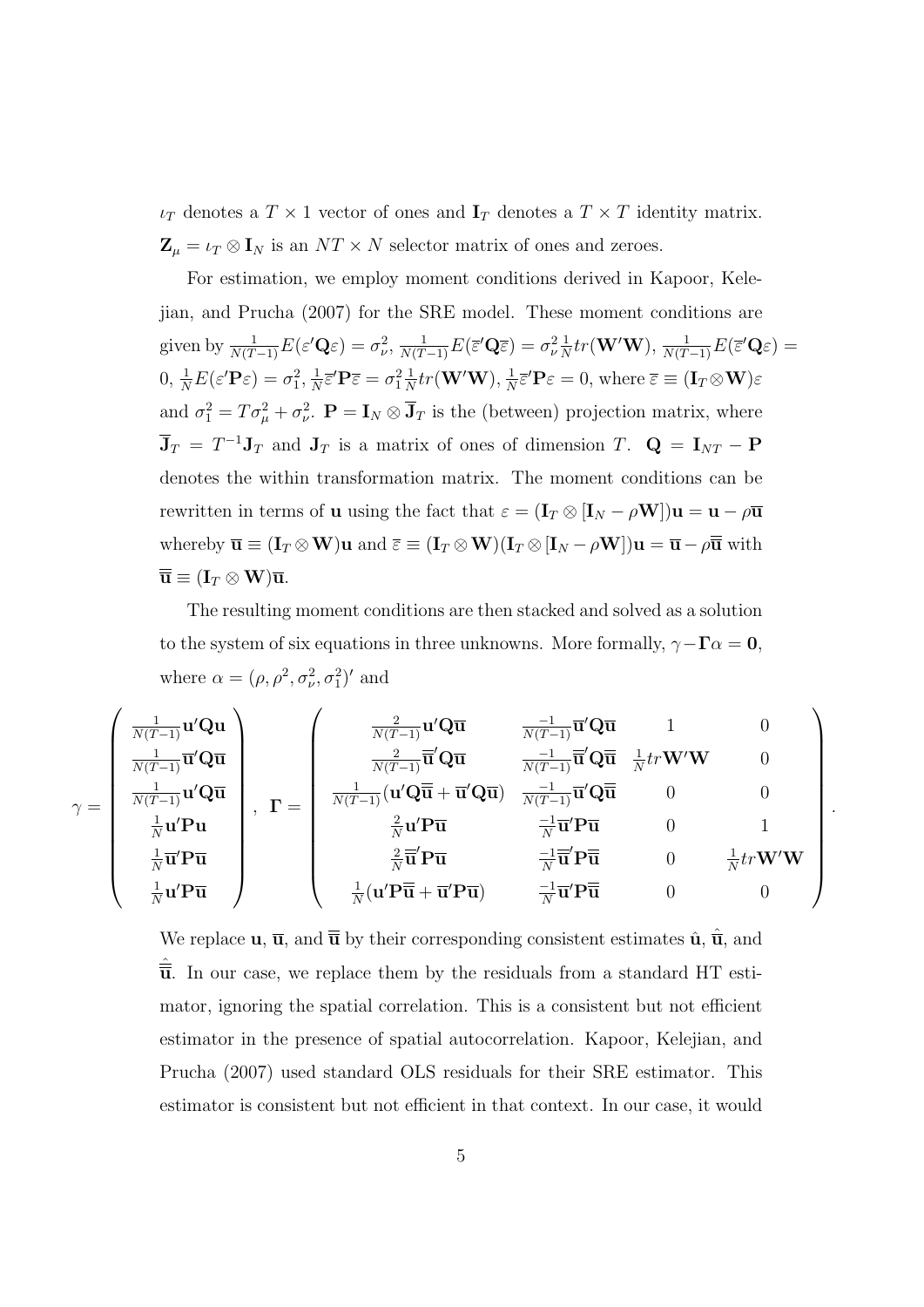be inconsistent due to the endogeneity of the regressors and the individual effects.

Following Kapoor, Kelejian, and Prucha (2007), we first estimate an initial  $\tilde{\rho}$  using only three of the six moment conditions where each moment condition is weighted equally. Define  $\gamma_3$  and  $\alpha_3$  as the  $3 \times 1$  subvectors containing the first three elements of  $\gamma$  and  $\alpha$ , respectively, and  $\Gamma_3$  as the  $3 \times 3$ submatrix containing the upper left bloc of elements of  $\Gamma$ . Now, solve the first three of the above moment conditions for

$$
\tilde{\rho} = \arg \min_{\sigma_{\nu}^2 \in S_{\nu}, \rho \in S_{\rho}} \left[ \left( \hat{\gamma}_3 - \hat{\mathbf{\Gamma}}_3 \hat{\alpha}_3 \right)' \mathbf{I}_3 \left( \hat{\gamma}_3 - \hat{\mathbf{\Gamma}}_3 \hat{\alpha}_3 \right) \right], \tag{5}
$$

where  $S_{\nu}$ , and  $S_{\rho}$  denote the respective admissible parameter spaces of  $\sigma_{\nu}^2$ and  $\rho$  (see Kapoor, Kelejian, and Prucha, 2007, for details). We can estimate  $\tilde{\rho}$  and  $\tilde{\sigma}_{\nu}^2$  consistently by nonlinear least squares. With these estimates at hand,  $\tilde{\sigma}_1^2$  can be solved explicitly from the fourth moment condition as  $\tilde{\sigma}_1^2$  = 1  $\frac{1}{N} \hat{\mathbf{u}}' \mathbf{P} \hat{\mathbf{u}} - \frac{2\tilde{\rho}}{N}$  $\frac{2\tilde{\rho}}{N}\hat{\mathbf{u}}'\mathbf{P}\hat{\bar{\mathbf{u}}}+\frac{\tilde{\rho}^2}{N}$  $\frac{\tilde{\rho}^2}{N} \hat{\mathbf{u}}' \mathbf{P} \hat{\mathbf{u}}$ . In a second step, following Kapoor, Kelejian, and Prucha (2007) again, we apply a generalized methods of moments estimator using all six moment conditions and the weighting matrix  $\hat{\Upsilon}$ 

$$
\hat{\Upsilon} = \begin{pmatrix} \frac{1}{T-1}\tilde{\sigma}_v^4 & 0\\ 0 & \tilde{\sigma}_1^4 \end{pmatrix} \otimes I_3.
$$
 (6)

Applying nonlinear least squares to

$$
\hat{\rho} = \arg \min_{\sigma_{\nu}^2 \in S_{\nu}, \sigma_1^2 \in S_1, \rho \in S_{\rho}} \left[ \left( \hat{\gamma} - \hat{\Gamma} \hat{\alpha} \right)' \hat{\Upsilon} \left( \hat{\gamma} - \hat{\Gamma} \hat{\alpha} \right) \right], \tag{7}
$$

yields an estimate for  $\rho^3$ . All of the subsequent Monte Carlo simulations are based on the latter procedure. Cliff and Ord type spatial panel data estimators – such as the aforementioned SFE, SHT, and SRE – apply the

<sup>3</sup>Kapoor, Kelejian, and Prucha (2007) illustrate that either type of weighting of the moment conditions performs well even in small samples.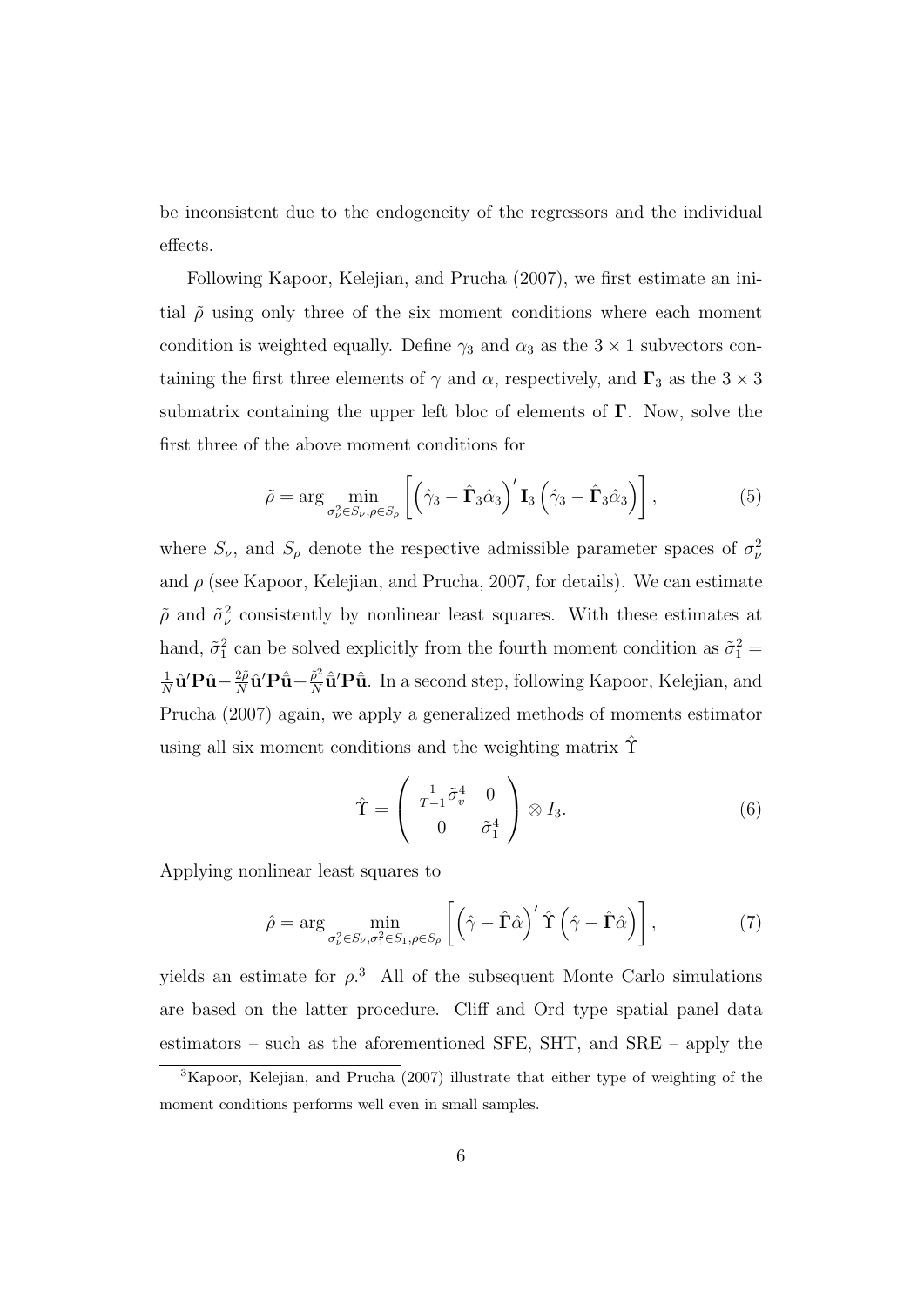Cochrane-Orcutt transformation  $\mathbf{v}_* = (\mathbf{I}_T \otimes [\mathbf{I}_N - \hat{\rho} \mathbf{W}])\mathbf{v}$  to any variable  $\mathbf{v}$ of size  $NT \times 1$  in the model in order to avoid efficiency losses from spatial autocorrelation in the disturbances.<sup>4</sup> Moreover, error components type spatial estimators such as SHT or SRE then transform  $v_*$  to obtain  $v_{**} = \hat{\sigma}_{\nu} \hat{\Omega}^{-1/2} v_*$ with  $\mathbf{\Omega} = E(\varepsilon \varepsilon')$  and  $\hat{\sigma}_{\nu} \hat{\mathbf{\Omega}}^{-1/2} = \mathbf{Q} + \frac{\hat{\sigma}_{\nu}}{\hat{\sigma}_{\nu}}$  $\frac{\partial \nu}{\partial \hat{i}}$ **P**. Notice that the within counterpart to the SFE estimator replaces  $\hat{\sigma}_{\nu} \hat{\Omega}^{-1/2}$  by Q to obtain  $v_{**}$ .

Besides the aforementioned estimators, we additionally consider the performance of a spatial pretest (SPT) estimator that decides between SFE, SRE, and SHT in the spirit of Baltagi, Bresson, and Pirotte (2003) but allowing for spatial correlation. This estimator is based on two Hausman test statistics. In the first step, a standard Hausman (1978) test is performed based on the contrast between spatial fixed effects (SFE) and spatial random effects (SRE), and in the second step a Hausman-Taylor over-identification test is performed based on the contrast between SFE and the SHT estimator. The SPT estimator becomes the SRE estimator if the Hausman test is not rejected in the first step. It becomes the SHT estimator if the first Hausman test is rejected but the second Hausman-Taylor over-identification test is not rejected. If both tests are rejected, then the SPT estimator reverts to the SFE estimator.

<sup>&</sup>lt;sup>4</sup>The SFE estimates of  $\rho$  and  $\sigma_{\nu}^2$  are based on the first three moment conditions in (5) and replacing u by the FE residuals ignoring the spatial correlation. The SRE estimates of  $\rho$ ,  $\sigma_{\nu}^2$ , and  $\sigma_1^2$  are based on all six moment conditions in (7) and replacing **u** by OLS residuals ignoring the spatial correlation as in Kapoor, Kelejian, and Prucha (2007).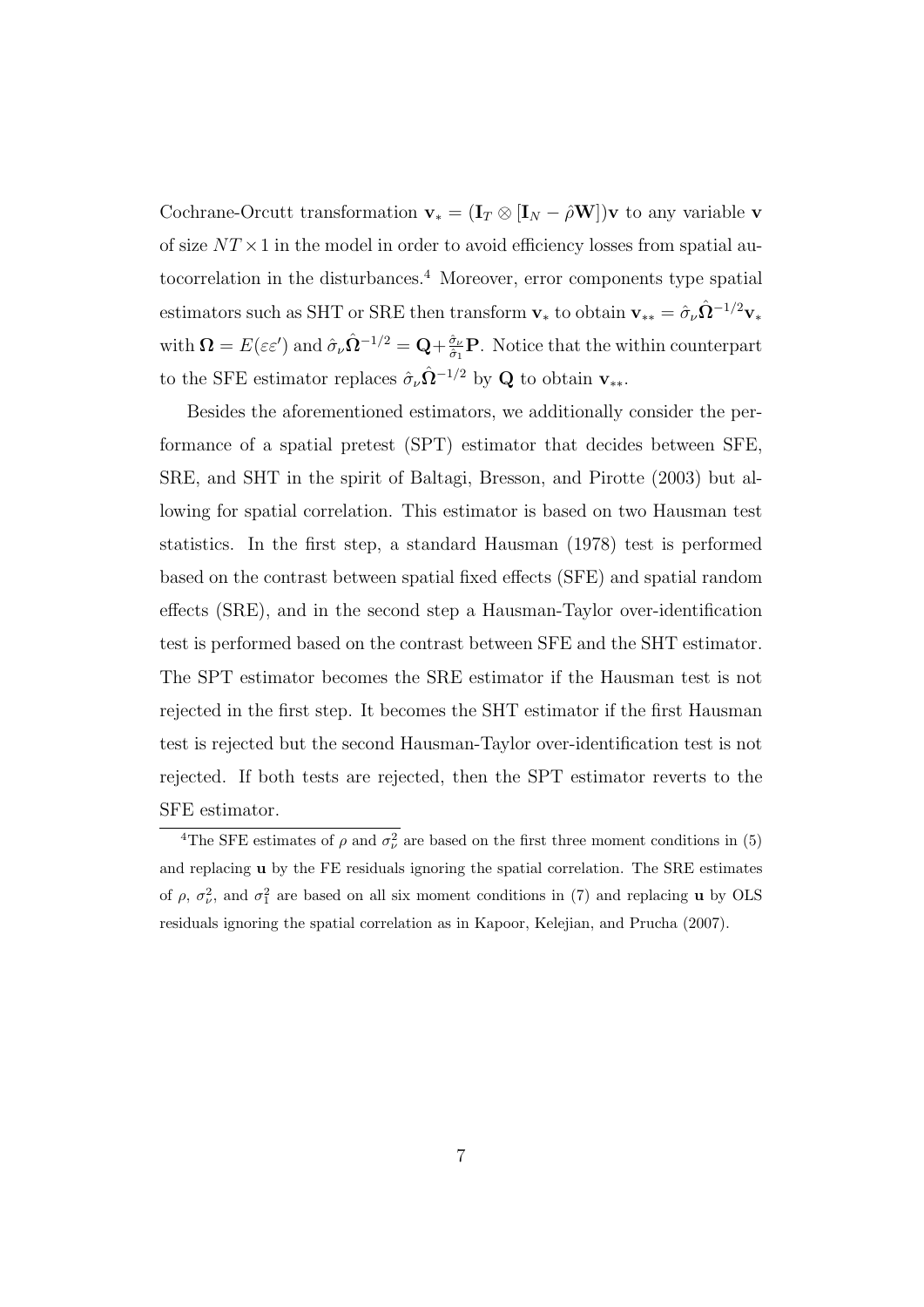### 3 Monte Carlo Analysis

### 3.1 Design

For an assessment of the various estimators of the SHT model including the SPT estimator in small samples, we follow a design which is similar to the one in Baltagi, Bresson, and Pirotte (2003) but we allow for spatial correlation:

$$
\mathbf{y}_t = \mathbf{X}_{U1t}\beta_1 + \mathbf{X}_{U2t}\beta_2 + \mathbf{X}_{Ct}\beta_3 + \mathbf{Z}_{U}\gamma_1 + \mathbf{Z}_{C}\gamma_2 + \mathbf{u}_t \tag{8}
$$

$$
\mathbf{u}_t = \rho \mathbf{W} \mathbf{u}_t + \varepsilon_t, \quad \varepsilon_t = \mu + \nu_t \tag{9}
$$

where  $\mu \sim \text{IIN}(0, \sigma_{\mu}^2), \nu \sim \text{IIN}(0, \sigma_{\nu}^2),$  and **W** is specified as an  $N \times N$ nonstochastic, row-normalized spatial weights matrix which is based on the unnormalized counterpart  $W_0$ . The latter exhibits zero diagonal elements and otherwise a three-before-and-three-behind neighborhood structure as specified in the Appendix. Here,  $\mathbf{y}_t = (y_{1t},..., y_{Nt})'$  is an  $N \times 1$  vector of observations on the dependent variable at time t,  $\mathbf{X}_{U1t}$  and  $\mathbf{X}_{U2t}$  are two  $N \times 1$  vectors of time-varying regressors which are *uncorrelated* with  $\mu$ , the  $N \times 1$  vector  $\mathbf{X}_{C_t}$  is correlated with  $\mu$ , and  $\mathbf{Z}_U$  is an  $N \times 1$  time-invariant regressor which is uncorrelated with  $\mu$ , while  $\mathbb{Z}_C$  is an  $N \times 1$  time-invariant regressor which is correlated with  $\mu$ .

We specify the covariates as follows:

- $X_{U1t} = 0.7X_{U1,t-1} + \delta + \zeta_t$ , where  $\delta$  is time-invariant and uniform on  $[-2, 2]$  and  $\zeta_t$  is time-variant and uniform on  $[-2, 2]$ ; the initial value  $\mathbf{X}_{U1,1}$  is defined as  $\mathbf{X}_{U1,1} = \zeta_1/(1-0.7^2)^{1/2} + \delta/(1-0.7)$ .
- $X_{U2t} = 0.7X_{U2,t-1} + \eta + \kappa_t$ , where  $\eta$  is time-invariant and uniform on  $[-2, 2]$  and  $\kappa_t$  is time-variant and uniform on  $[-2, 2]$ ; the initial value  $\mathbf{X}_{U2,1}$  is defined as  $\mathbf{X}_{U2,1} = \kappa_1/(1 - 0.7^2)^{1/2} + \eta/(1 - 0.7)$ .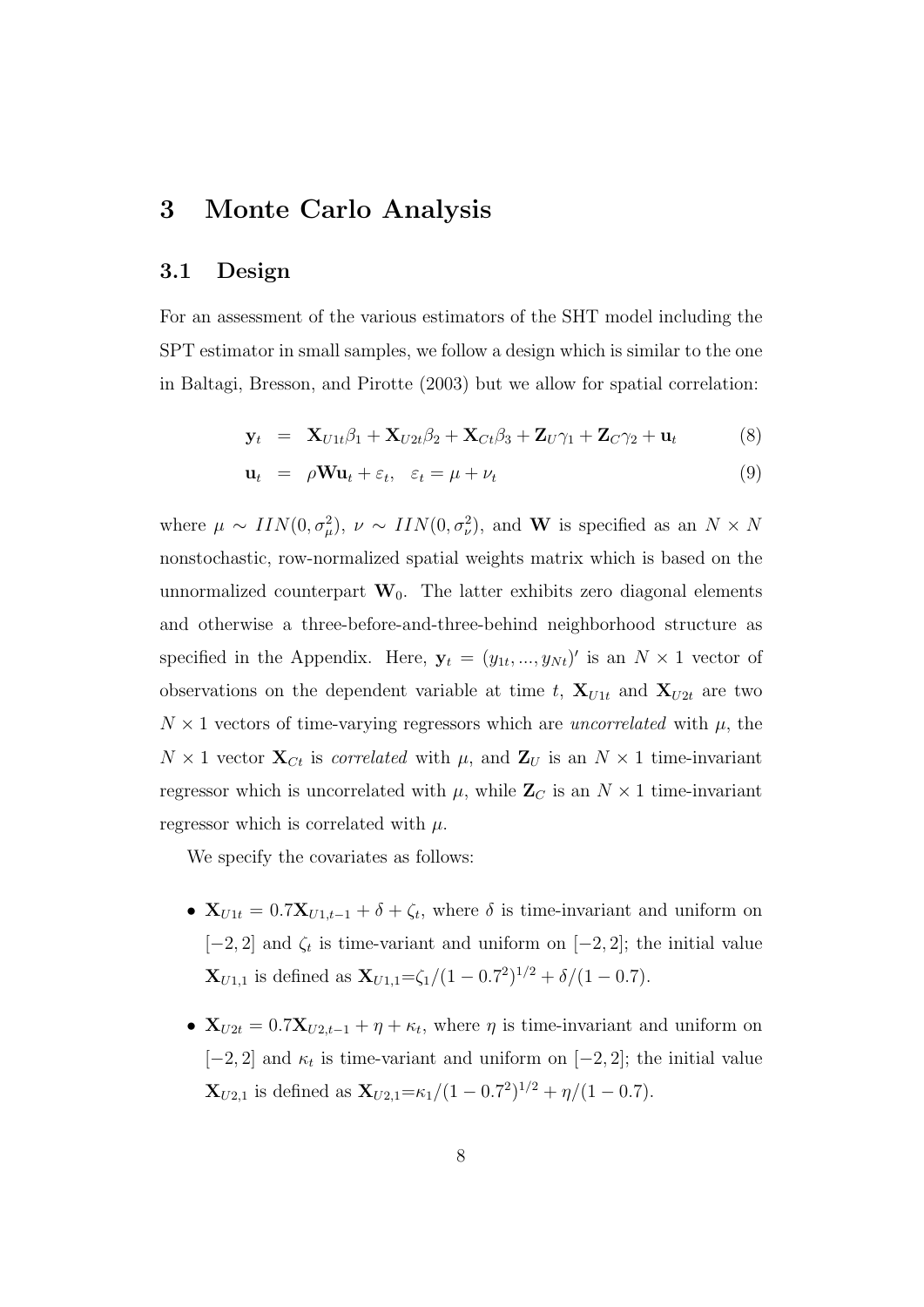•  $\mathbf{Z}_U = \iota_N$ , and, hence, it is a constant as in Baltagi, Bresson, and Pirotte (2003).

Regarding the regression coefficients, we assume  $\beta_1 = \beta_2 = \beta_3 = \gamma_1$  $\gamma_2 = 1$ . We allow for different intensities of spatial autocorrelation and use  $\rho \in \{0; 0.2; 0.4; 0.6\}.$ 

We consider three different sample sizes  $N \in \{100; 200; 300\}$  and two time horizons  $T \in \{3, 5\}$ . We generally set  $\sigma_{\mu}^2 + \sigma_{\nu}^2 = 3$  but allow the proportion of total variance due to the individual effect to vary by way of  $\phi \equiv \frac{\sigma_\mu^2}{\sigma_\mu^2 + \sigma_\nu^2} \in \{0; 0.25; 0.50; 0.75\}.$ 

In what follows, we consider an (S)HT world where both  $\mathbf{X}_{C_t}$  and  $\mathbf{Z}_C$ are correlated with the individual effect  $\mu$ , and we allow the intensity of this correlation to vary.

- $X_{C_t} = 0.7X_{C_t-1} + B + \lambda_t$ , where  $\lambda_t$  is time-variant and uniform on [−2, 2] and and the initial value  $\mathbf{X}_{C,1}$  is defined as  $\mathbf{X}_{C,1}=\lambda_1/(1-\lambda_1)$  $(0.7<sup>2</sup>)<sup>1/2</sup> + B/(1 - 0.7).$  $B = \frac{\psi \mu + (1 - \psi) \theta}{\sqrt{2 \pi k}}$  $\frac{\mu+(1-\psi)\theta}{\psi^2+(1-\psi)^2}$  with  $\mu \sim \text{IIN}(0, \sigma_\mu^2), \theta \sim \text{IIN}(0, \sigma_\theta^2)$ , and  $\mu$  and  $\theta$ are independent of each other. When  $\sigma_{\theta}^2$  equals  $\sigma_{\mu}^2$ , which is what we use in this paper, then  $B \sim IIN(0, \sigma_{\mu}^2)$ . The parameter  $\psi$  accounts for the correlation between  $\mathbf{X}_{C_t}$  and  $\mathbf{Z}_C$  with the individual effect  $\mu$ . We allow the intensity to vary and consider  $\psi \in \{0, 0.10, 0.25, 0.50, 0.75, 1\}.$ Obviously, the case where  $\psi = 0$  corresponds to an (S)RE world where the use of instrumental variables unnecessarily reduces efficiency and induces a small sample bias.
- $\mathbf{Z}_C = \delta + \eta + B + \xi$ , where  $\xi$  is uniform on [−2, 2] and B is defined above.

In the next section, we focus on the bias, the root mean squared error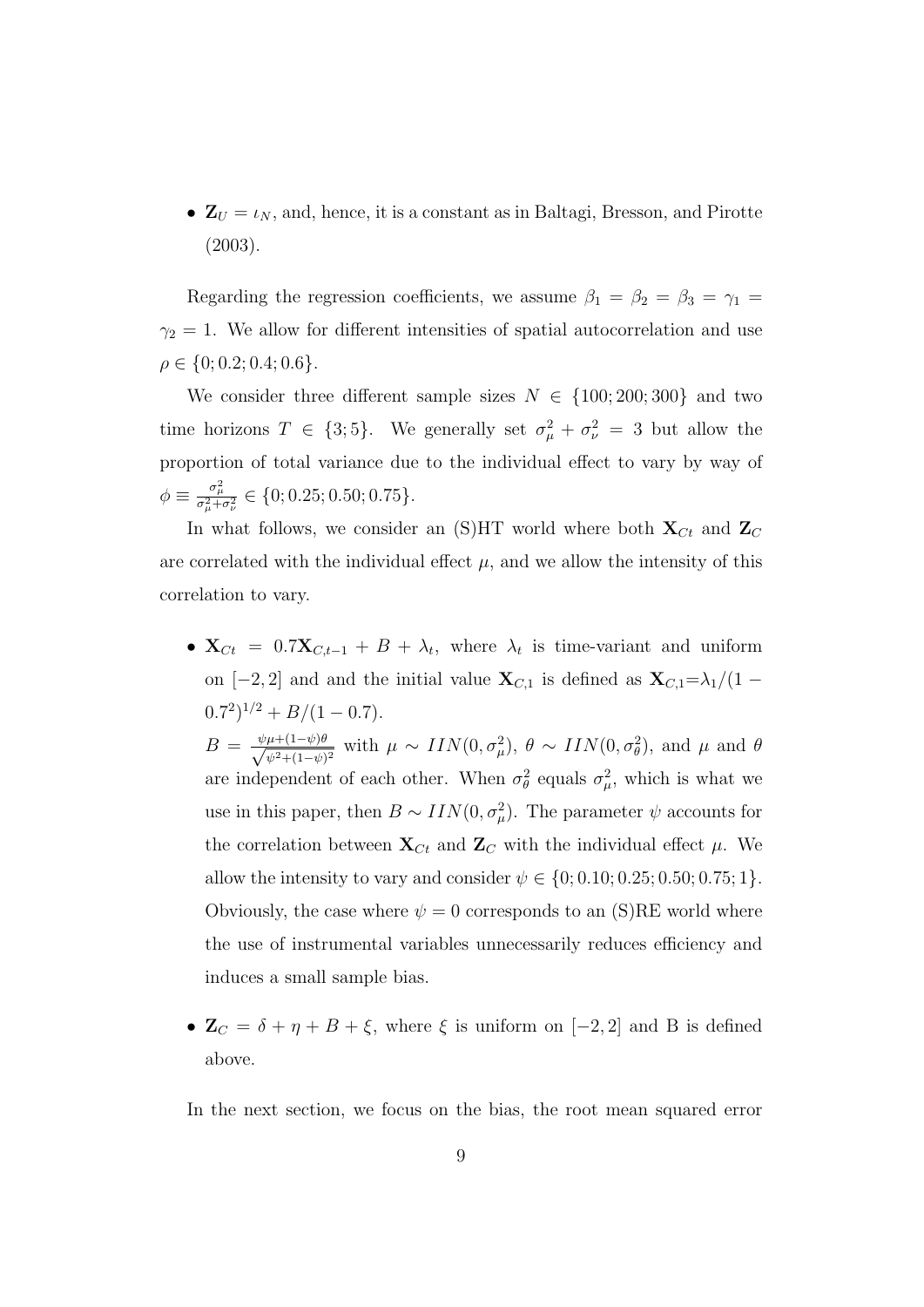(RMSE), and the size of tests for  $H_0^a$ :  $\beta_3 = 1$ , and  $H_0^b$ :  $\gamma_2 = 1$  at the 5% significance level. We focus on  $\beta_3$  and  $\gamma_2$ , since they are the coefficients of the endogenous time-variant regressor, and the endogenous time-invariant regressor, respectively.

#### 3.2 Results for bias and RMSE

Table 1 gives the bias, RMSE, and size of tests for  $H_0^a : \beta_3 = 1$ , and  $H_0^b : \gamma_2 =$ 1 at the 5% significance level. This is done for  $(N = 100, T = 3)$  in an SHT world where  $\psi = 1$  in the upper panel of Table 1 and an SRE world where  $\psi = 0$  in the lower panel of Table 1. Consider the SHT world configuration where  $\rho = 0$  (no spatial correlation) and increasing heterogeneity through  $\phi \in \{0, 0.25, 0.50, 0.75\}$  in Table 1. Obviously, with correlation between some regressors and the individual effects, OLS and SRE are consistent only if  $\phi = 0$  (no random individual effects correlated with the regressors). If  $\phi > 0$ , the endogeneity of  $\mathbf{X}_{C_t}$  and  $\mathbf{Z}_C$  will lead to parameter bias. Note that the bias and RMSE for OLS and SRE increase with  $\phi$  and the size of the tests for  $H_0^a: \beta_3 = 1$  and  $H_0^b: \gamma_2 = 1$  is unacceptable, rejecting the null when true up to 100% of the time, especially when  $\phi > 0.5$ . This confirms the results in Baltagi, Bresson, and Pirotte (2003). SFE performs well for  $\beta_3$ but *does* not yield estimates for  $\gamma_2$ . The SHT estimator yields a low RMSE for both  $\beta_3$  and  $\gamma_2$ .

If  $\rho \neq 0$  (spatial correlation), OLS is consistent but inefficient at  $\phi = 0$ . Of course, OLS is inconsistent if  $\phi > 0$  with endogenous regressors. SHT delivers consistent and asymptotically efficient estimates of both  $\beta_3$  and  $\gamma_2$ at  $\phi > 0$  and  $\rho \neq 0$ , while SFE yields consistent estimates for  $\beta_3$  only. In Table 1, for  $\rho = 0.6$  and  $\phi = 0.5$ , the RMSE of  $\beta_3$  for OLS is 1.156 compared to 0.136 for SFE, 1.360 for SRE, and 0.144 for SHT. The corresponding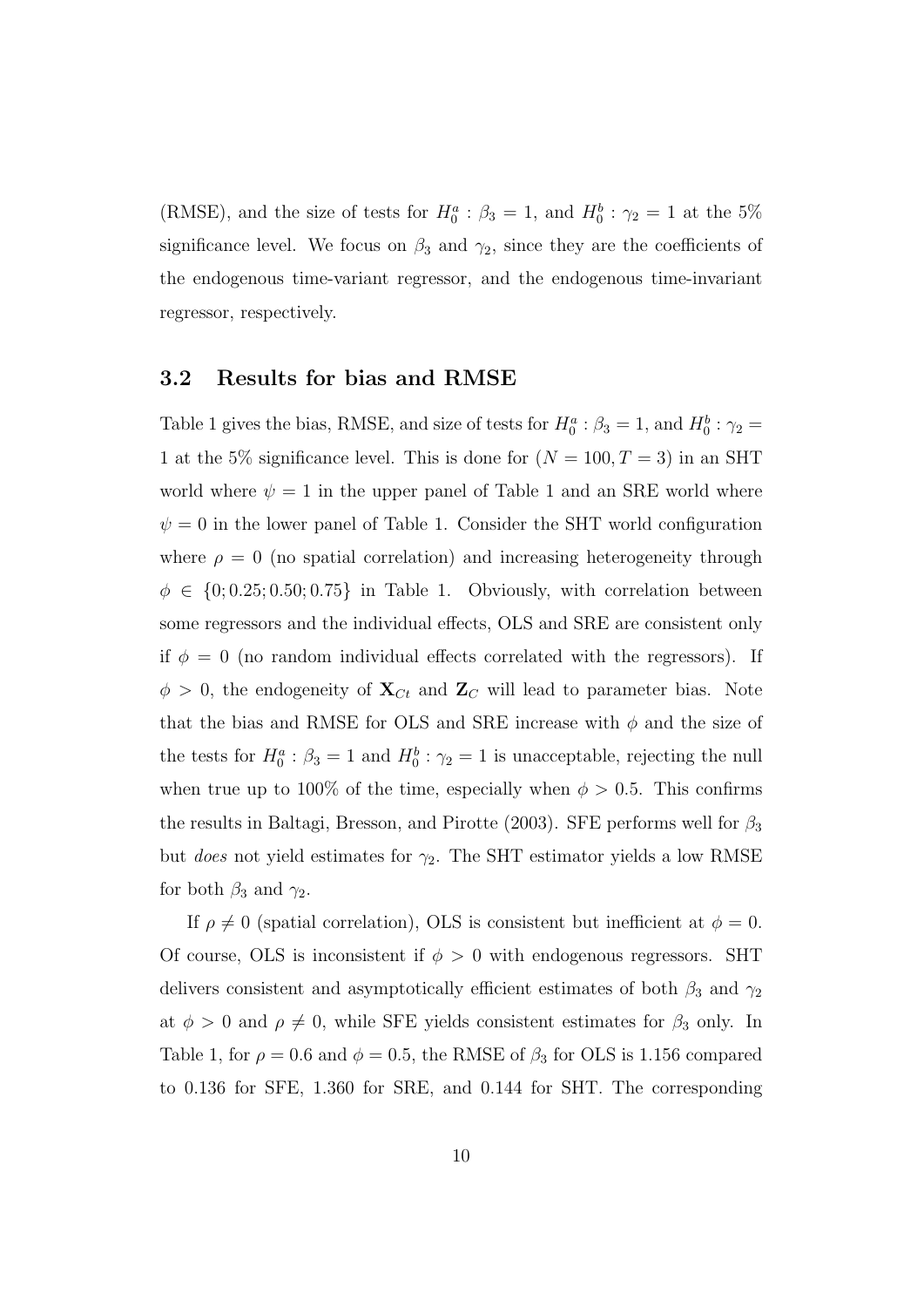RMSE of  $\gamma_2$  for OLS is 0.286 compared to 0.368 for SRE and 0.145 for SHT. Tests of hypotheses are misleading with OLS and SRE unless  $\phi = 0$  but are properly sized for SFE and SHT at  $\phi > 0$  and  $\rho \neq 0$ .

In an SRE world as in the lower panel of Table 1, there is no correlation between the regressors and the individual effects ( $\psi = 0$ ). In this case, the SRE estimator gives a lower RMSE for  $\beta_3$  than OLS, SFE, or SHT, especially with  $\phi > 0$  and as  $\phi$  increases. This is also true for  $\gamma_2$  when comparing SRE to OLS or SHT. However, SHT is not far behind SRE in RMSE performance even if the true world is SRE.

In Table 2, we hold  $N$  constant at 100 and increase  $T$  from 3 to 5, while in Table 3, we hold  $T$  constant at 3 but increase  $N$  from 100 to 300. The purpose of these tables is to see how different sample sizes and time periods affect the performance of the estimators. By and large, we observe the same results as in Table 1, but with different bias and RMSE magnitudes. In general, the SHT and SFE estimators perform best in an SHT world, and the SRE and SHT estimators perform best in an SRE world in terms of RMSE.

In Tables 1-3, we considered the two cases of  $\psi = 0$  or 1. In Table 4, we repeat the results from those tables for two alternative values of spatial autocorrelation,  $\rho \in \{0.2, 0.4\}$ , and for a sample size of  $N = 100$  and  $T = 3$ but at values of  $\psi \in \{0, 0.1, 0.25, 0.5, 1\}$ . The purpose of this table is to illustrate how the performance of the estimators changes with the degree of correlation between the regressors and the individual effects. In fact, the average correlation between  $\mu$  and  $X_c$  and  $Z_c$  amounts to 0.928 and 0.519, respectively, at a true value of  $\psi = 1$  and  $\phi = 0.5$  and to 0.652 and 0.365, respectively, at a true value of  $\psi = 0.5$  and  $\phi = 0.5$ . The results suggest that the SHT estimator outperforms the SRE and OLS estimators as  $\psi$  increases.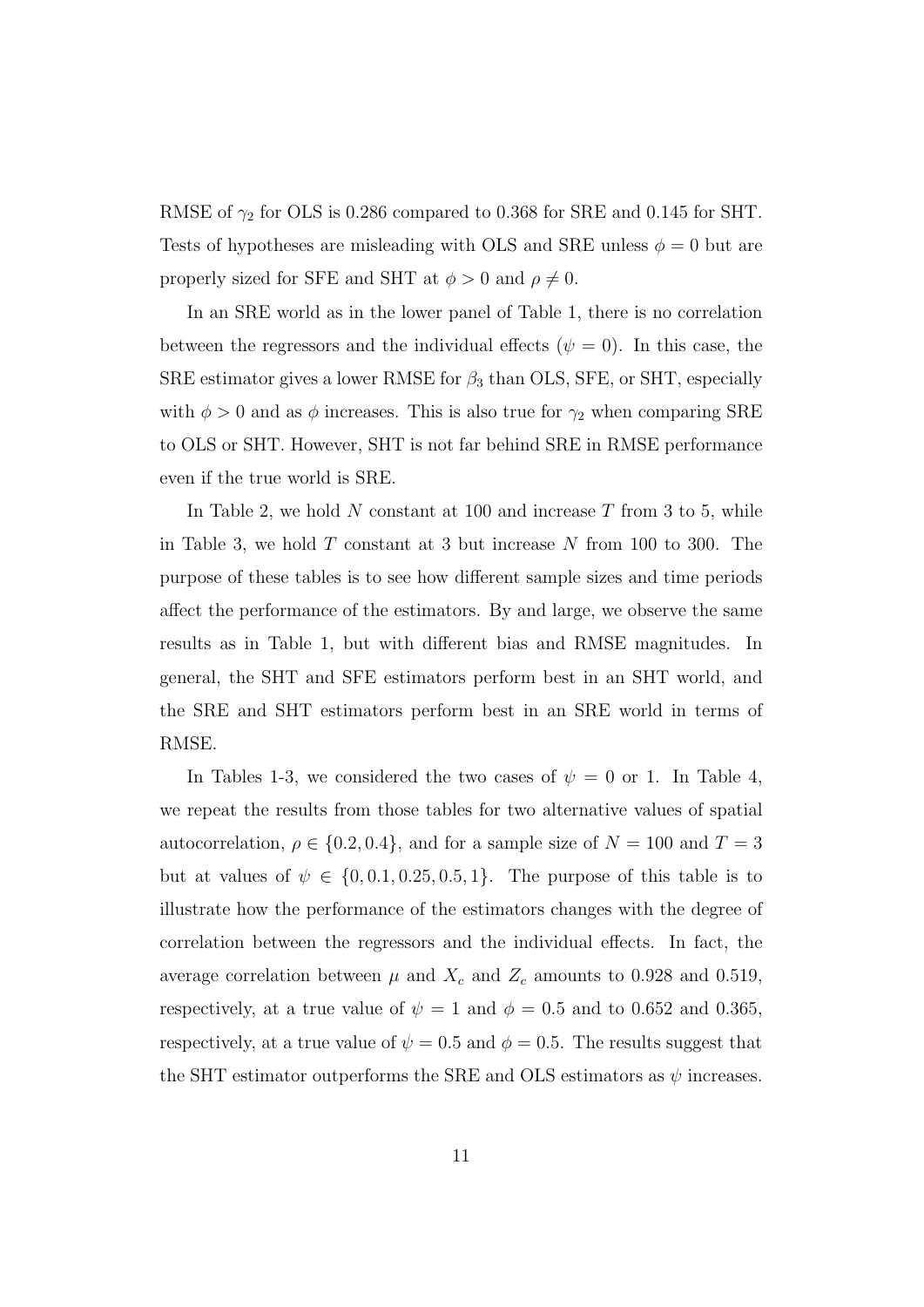### 3.3 The Spatial Pretest Estimator

Table 5 shows the choice of the SPT estimator for various values of  $\rho$  and  $\phi$ corresponding to the results in Tables 1-3 at values of  $\psi = 1$  (SHT world) and  $\psi = 0$  (SRE world). The upper left panel in Table 5 provides the results for  $(N = 100, T = 3)$  for an SHT world. For example, at  $\rho = 0.4$  and  $\phi = 0.75$ , the SPT estimator is an SHT estimator in 875 out of 1,000 replications, an SFE estimator in 51 replications, and an SRE estimator in the remaining 74 replications. As  $\phi$ , N or T increases, the SPT estimator picks the SHT estimator more frequently. The performance of the SPT estimator reported in the upper panel of Table 1 is in between the SHT and the SRE estimators in terms of RMSE for both  $\beta_3$  and  $\gamma_2$ . The size of tests for  $H_0^a$ :  $\beta_3 = 1$ , and  $H_0^b: \gamma_2 = 1$  for SPT are obviously affected by the pretesting and are not recommended in practice.<sup>5</sup>

In the lower panel of Table 5, we show the choice of the SPT estimator for various values of  $\rho$  and  $\phi$  corresponding to the results in Tables 1-3 in an SRE world. For example, at  $\rho = 0.4$ ,  $\phi = 0.75$ , and  $(N = 100, T = 3)$ , the SPT estimator is an SRE estimator in 940 out of 1,000 replications, an SFE estimator in 18 replications, and an SHT estimator in the remaining 42 replications. As  $N$  or  $T$  increases, the SPT estimator picks the SRE estimator more frequently. The performance of the SPT estimator reported

<sup>&</sup>lt;sup>5</sup>It is well known that the pretest estimator (based on the Hausman test in the first step and a simple hypothesis test in the second step) displays poor size and power properties, see Guggenberger (2010). This is confirmed by Baltagi, Bresson, and Pirotte (2003) using standard panel data Monte Carlo experiments and by our results here for their spatial counterparts. In fact, Guggenberger's (2010) recommendation of using a (one-step) t-test procedure based on the fixed effects estimator instead of a two-step procedure is a good idea even under the presence of spatial correlation. In this case, the researcher would use the t-test based on the SFE estimator instead of the two-stage procedure.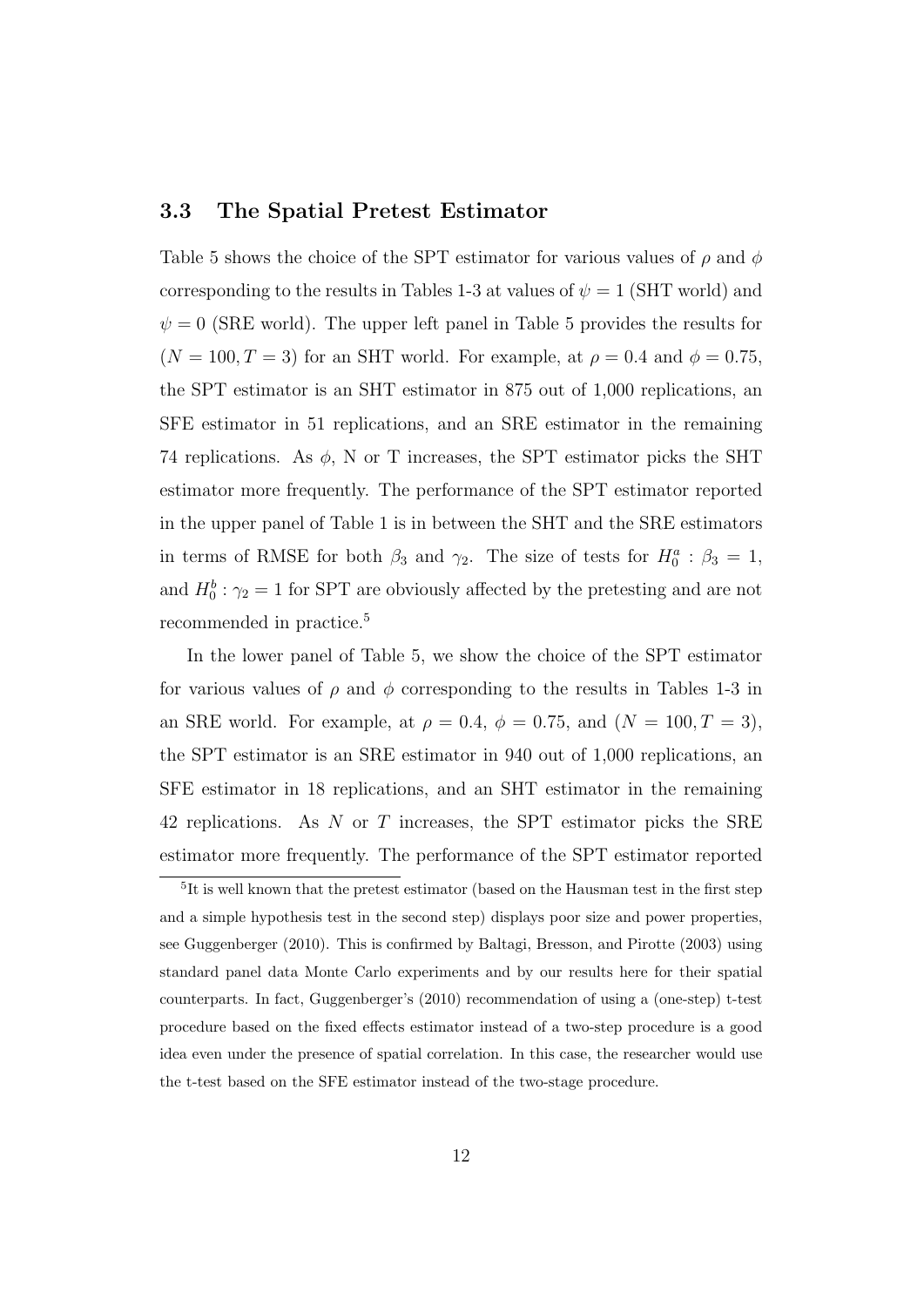in the lower panel of Table 1 is in between the SRE and the SFE estimator in terms of RMSE for  $\beta_3$ . Again, the size of tests for  $H_0^a$ :  $\beta_3 = 1$ , and  $H_0^b$ :  $\gamma_2 = 1$  for SPT are obviously affected by the pretesting.

### 4 Conclusions

This paper provides Monte Carlo evidence on the small sample performance of Cliff and Ord (1973) type spatial panel data estimators. We focus on Hausman and Taylor (1981) type panel data models with spatial disturbances. We find that the spatial Hausman and Taylor type estimator performs well in terms of root mean squared error in comparison to the spatial fixed effects, the spatial random effects, and the OLS estimators. An added advantage of the spatial Hausman-Taylor estimator is that it delivers estimates of endogenous time-invariant variables, unlike the spatial fixed effects model. Unlike the spatial random effects or the pooled OLS model, it allows regressors in the model to be correlated with the individual-specific effects.

We also investigate the performance of a spatial pretest estimator based on two Hausman tests. We find that the spatial pretest estimators perform particularly well if the heterogeneity due to the individual effects is relatively important and the associated problem of endogeneity of the regressors with the individual effects becomes more pertinent. The spatial pretest estimator guards against a possible misspecified choice of estimator and its RMSE performance is satisfactory, but tests of hypotheses using the SHT estimator are not recommended. Instead one should use the one-step SFE in practice, but unfortunately this applies to the time-varying regressor coefficients only.<sup>6</sup>

<sup>&</sup>lt;sup>6</sup>Modern approaches to causal influence queries should be defined dynamically and should recognize the role of time in causality. This is an important problem for future research but is beyond the scope of this paper.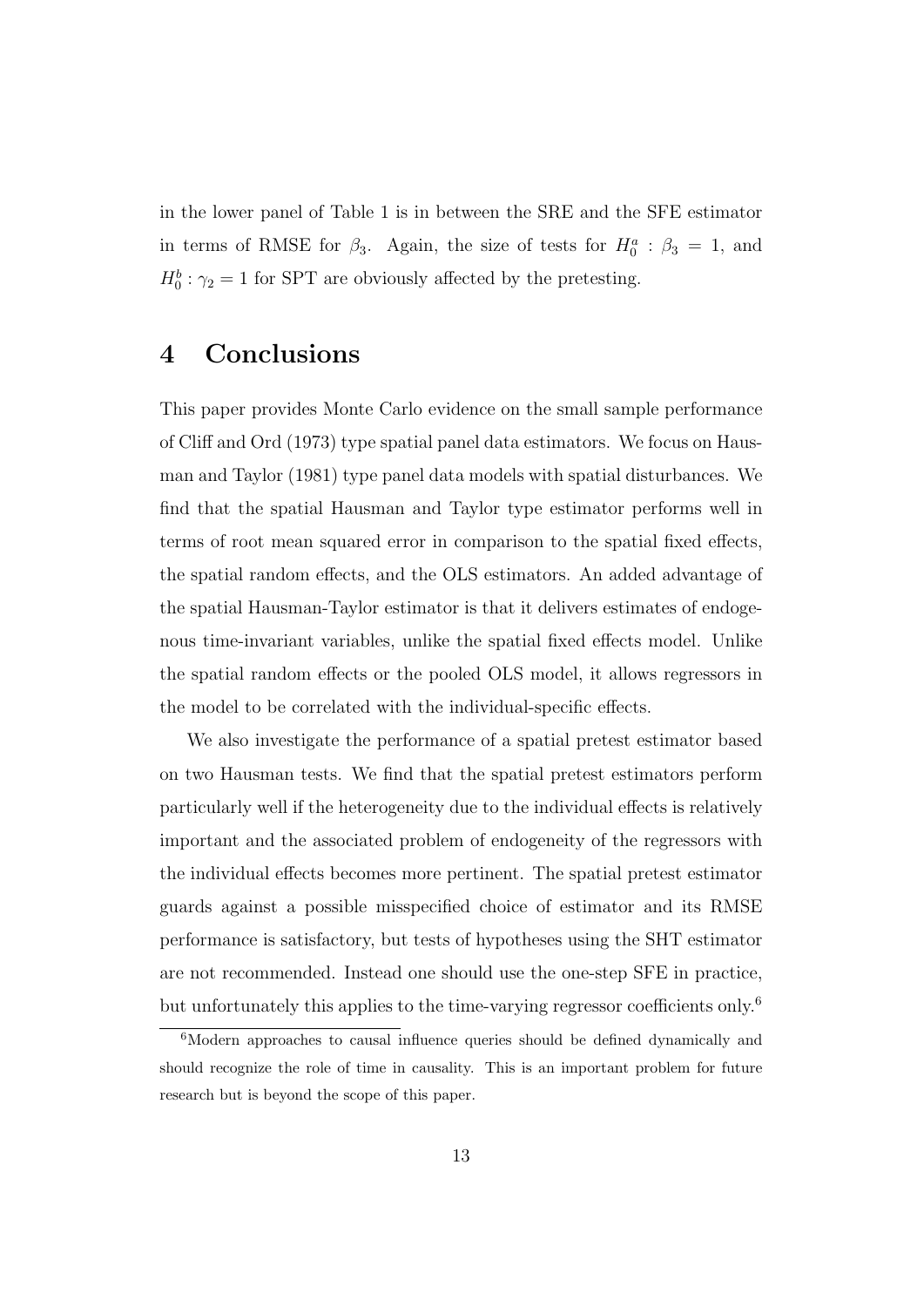## Appendix

All of the Monte Carlo runs are based on the following unnormalized weights matrix based on a three-before-and-three-behind design of neighborhood

$$
\mathbf{W_0} = \left( \begin{array}{cccccccccccc} 0 & 1 & 1 & 1 & 0 & \cdots & 0 & 1 & 1 & 1 \\ 1 & 0 & 1 & 1 & 1 & 0 & \cdots & 0 & 1 & 1 \\ 1 & 1 & 0 & 1 & 1 & 1 & 0 & \cdots & 0 & 1 \\ 1 & 1 & 1 & 0 & 1 & 1 & 1 & 0 & \cdots & 0 \\ 0 & 1 & 1 & 1 & 0 & 1 & 1 & 1 & 0 & 0 \\ \vdots & \vdots & \vdots & \vdots & \vdots & \vdots & 0 & \vdots & \vdots & \vdots & \vdots \\ 0 & \cdots & 0 & 1 & 1 & 1 & 0 & 1 & 1 & 1 \\ 1 & 1 & \cdots & 0 & 1 & 1 & 1 & 0 & 1 & 1 \\ 1 & 1 & 0 & \cdots & 0 & 1 & 1 & 1 & 0 & 1 \\ 1 & 1 & 1 & 0 & \cdots & 0 & 1 & 1 & 1 & 0 \end{array} \right)
$$

.

Each row of this matrix exhibits a row-sum of 6. Hence, the row-normalized as well as the maximum row-sum normalized counterpart of that matrix is

$$
\mathbf{W} = \left( \begin{array}{ccccccccccc} 0 & 1/6 & 1/6 & 1/6 & 0 & \cdots & 0 & 1/6 & 1/6 & 1/6 \\ 1/6 & 0 & 1/6 & 1/6 & 1/6 & 0 & \cdots & 0 & 1/6 & 1/6 \\ 1/6 & 1/6 & 0 & 1/6 & 1/6 & 1/6 & 0 & \cdots & 0 & 1/6 \\ 1/6 & 1/6 & 1/6 & 0 & 1/6 & 1/6 & 1/6 & 0 & \cdots & 0 \\ 0 & 1/6 & 1/6 & 1/6 & 0 & 1/6 & 1/6 & 1/6 & 0 & 0 \\ \vdots & \vdots & \vdots & \vdots & \vdots & 0 & \vdots & \vdots & \vdots & \vdots \\ 0 & \cdots & 0 & 1/6 & 1/6 & 1/6 & 0 & 1/6 & 1/6 & 1/6 \\ 1/6 & 1/6 & \cdots & 0 & 1/6 & 1/6 & 1/6 & 0 & 1/6 \\ 1/6 & 1/6 & 0 & \cdots & 0 & 1/6 & 1/6 & 1/6 & 0 & 1/6 \\ 1/6 & 1/6 & 1/6 & 0 & \cdots & 0 & 1/6 & 1/6 & 1/6 & 0 \end{array} \right).
$$

The latter is employed in all experiments in that paper.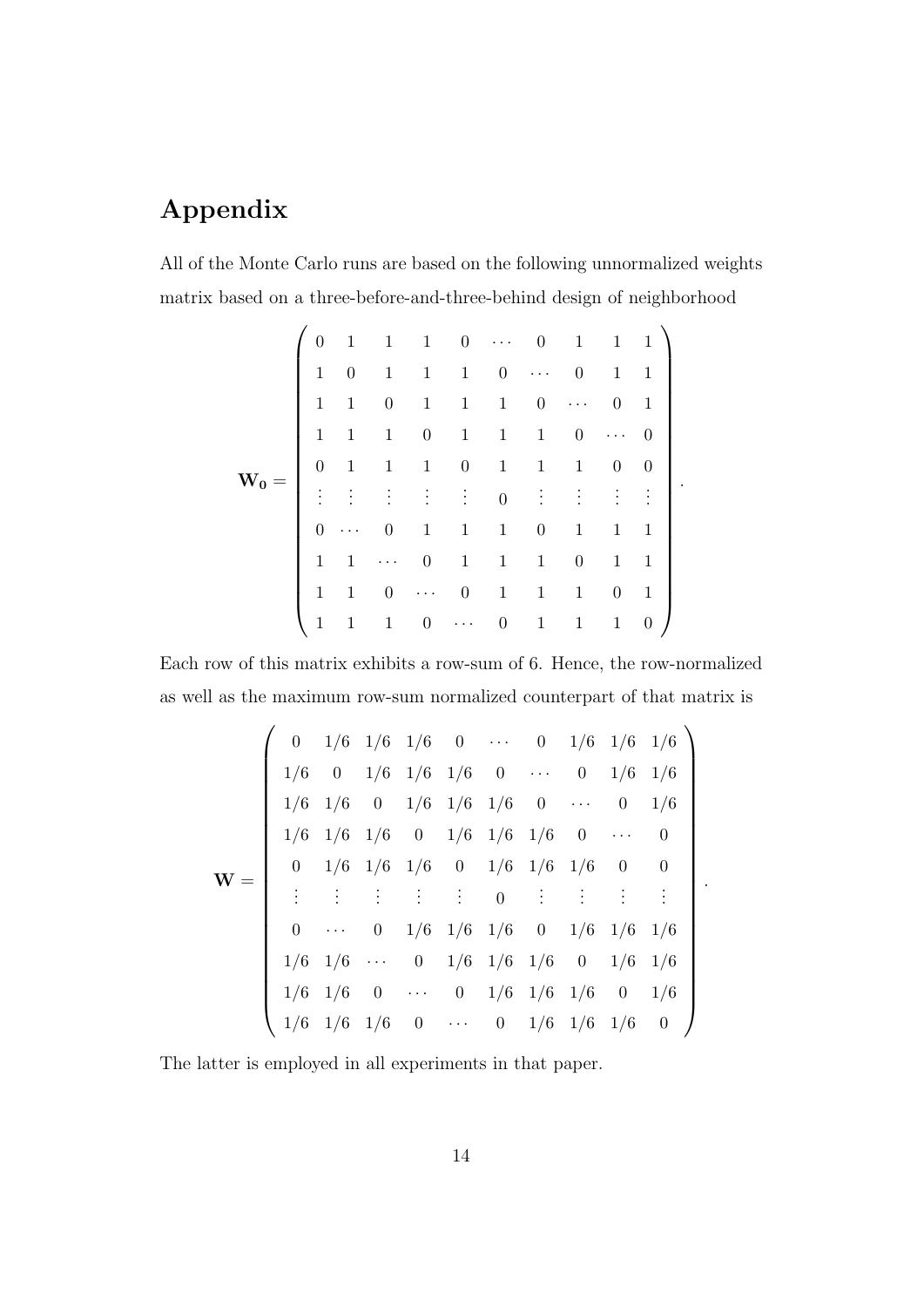## References

- Baltagi, B. H. (2008). Econometric Analysis of Panel Data, Wiley: New York.
- Baltagi, B. H., Bresson, G. and Pirotte, A. (2003). Fixed effects, random effects or Hausman-Taylor? A pretest estimator. Economics Letters 79, 361-369.
- Baltagi, B. H., Egger, P. H. and Kesina, M. (2011). Firm-level Productivity Spillovers in China's Chemical Industry: A Spatial Hausman-Taylor Approach, working paper.
- Cliff, A. and J. Ord. (1973), Spatial Autocorrelation, Pion, London.
- Contoyannis, P. and Rice, N. (2001). The impact of health on wages: Evidence form the British household panel survey. Empirical Economics 26, 599-622.
- Cornwell, C. and Rupert, P. (1988). Efficient estimation with panel data: an empirical comparison of instrumental variables estimators. Journal of Applied Econometrics 3, 149-155.
- Debarsy, N. (2012). The Mundlak approach in the spatial Durbin panel data model, Spatial Economic Analysis 7, 109-131.
- Egger, P. (2004). On the problem of endogenous unobserved effects in the estimation of gravity models. Journal of Economic Integration 19, 182-191.
- Egger, P. and Pfaffermayr, M. (2004). Distance, trade and FDI: a Hausman-Taylor SUR approach. Journal of Applied Econometrics 19, 227-246.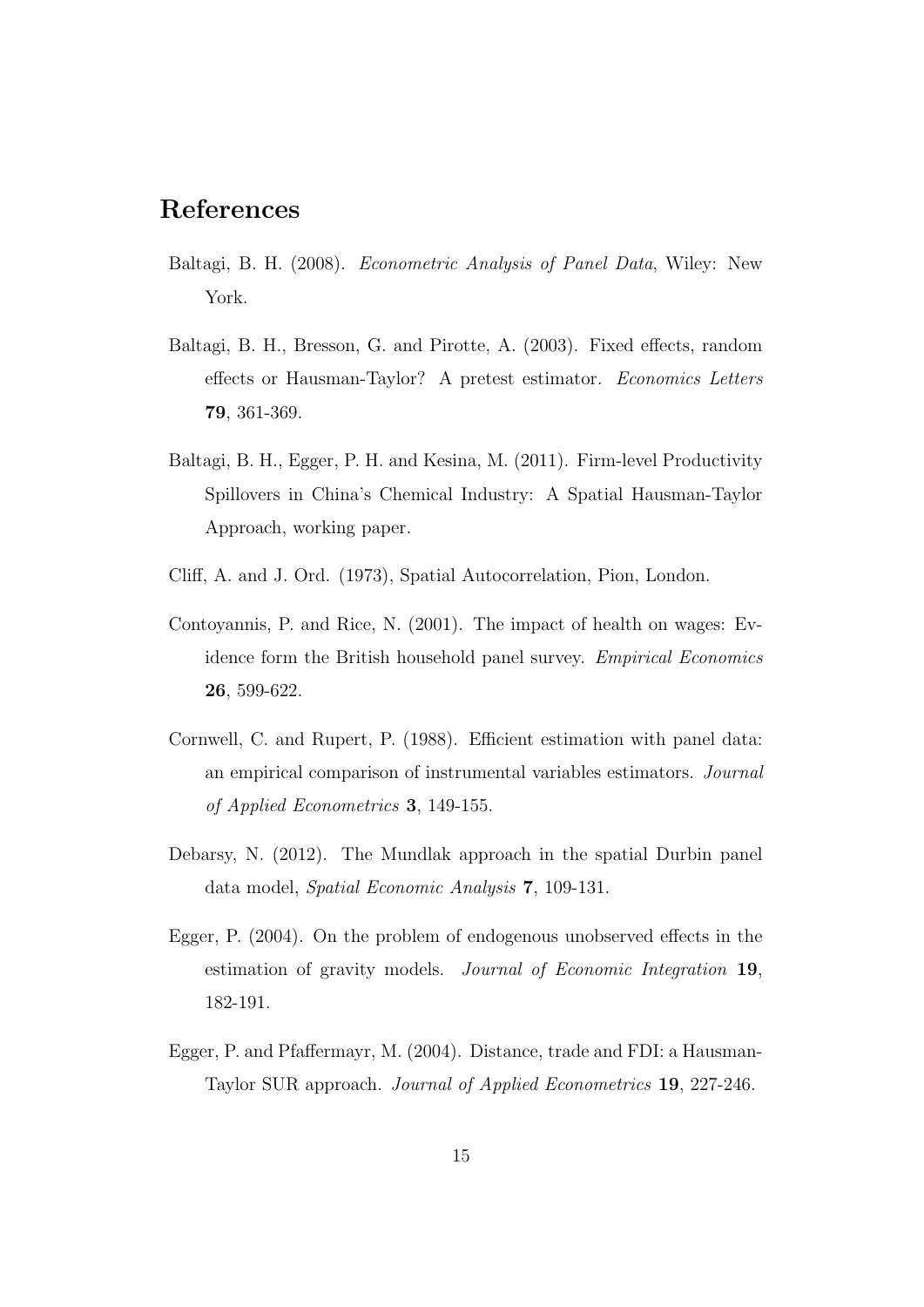- Ertur, C. and Koch, W. (2007). Growth, technological interdependence and spatial externalities: Theory and evidence, Journal of Applied Econometrics 22, 1033–1062.
- Ertur, C. and Koch, W. (2011). A contribution to the Schumpeterian growth theory and empirics. Journal of Economic Growth 16, 215– 255.
- Guggenberger, P. (2010). The impact of a Hausman pretest on the size of a hypothesis test: The panel data case. Journal of Econometrics 156, 337-343.
- Hausman, J.A. (1978). Specification tests in econometrics. Econometrica 46, 1251-1271.
- Hausman, J.A. and Taylor, W.E. (1981). Panel data and unobservable individual effects. Econometrica 49, 1377-1398.
- Kapoor, M., Kelejian, H.H. and Prucha, I. (2007). Panel data models with spatially correlated error components. Journal of Econometrics 140, 97-130.
- Light, A. and Ureta, M. (1995). Early-career work experience and gender wage differentials. Journal of Labor Economics 13, 121-154.
- Mutl, J. and Pfaffermayr, M. (2011). The Hausman test in a Cliff and Ord panel model. Econometrics Journal 14, 48-76.
- Pfaffermayr, M. (2009). Conditional beta and sigma convergence in space: A maximum likelihood approach, Regional Science and Urban Economics 39, 63–78.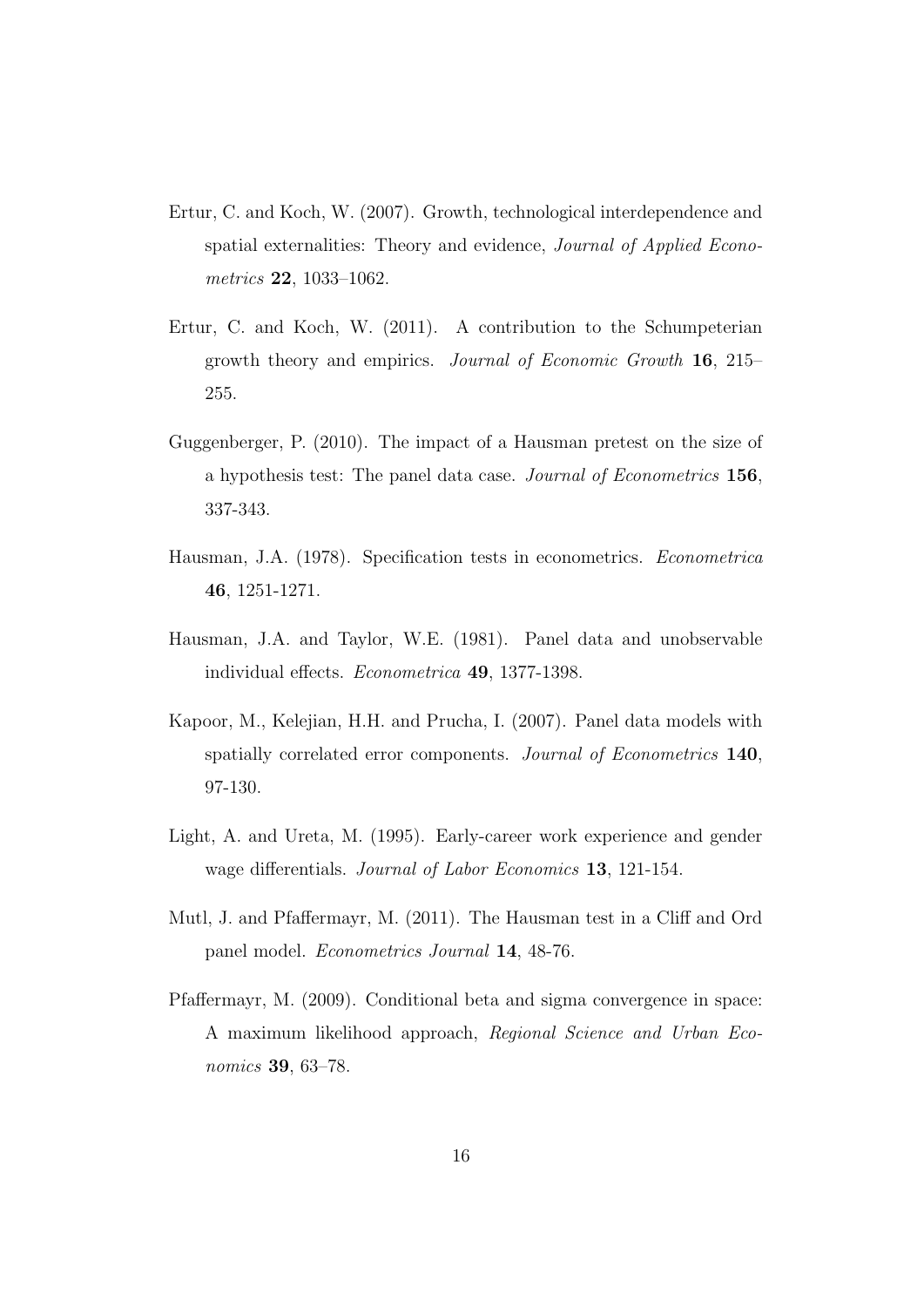Serlenga, L. and Shin, Y. (2007). Gravity models of intra-EU trade: application of the CCEP-HT estimation in heterogeneous panels with unobserved common time-specific factors. Journal of Applied Econometrics 22, 361–381.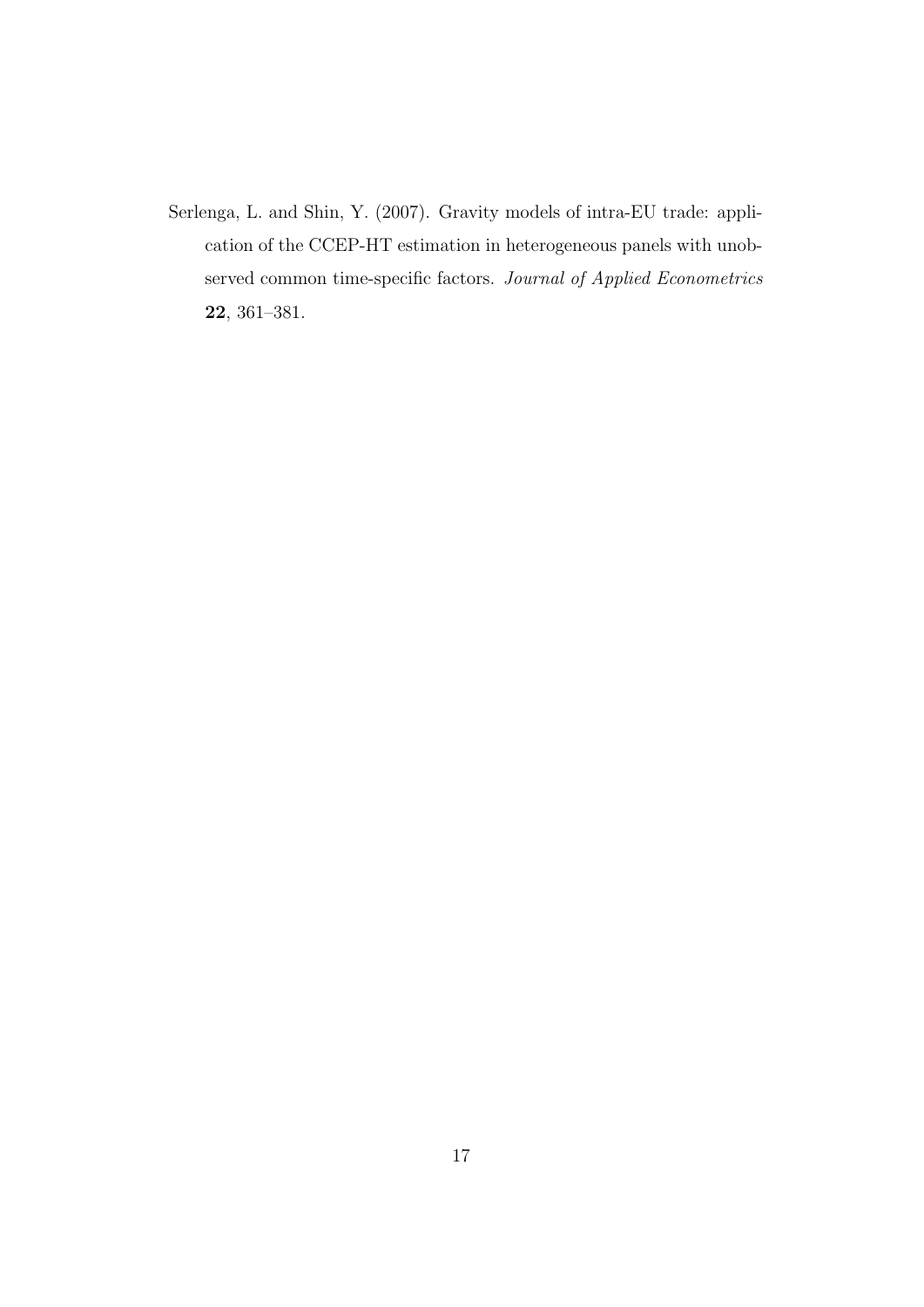Table 1 - Bias, RMSE and 5% test size, N=100 and T=3

|     |      |       |                |            |                |             |         |             |                     |         |             |       | Estimators for HT world with $v=1$ |             |       |         |             |             |                      |                   |              |         |             |       |               |                 |             |         |
|-----|------|-------|----------------|------------|----------------|-------------|---------|-------------|---------------------|---------|-------------|-------|------------------------------------|-------------|-------|---------|-------------|-------------|----------------------|-------------------|--------------|---------|-------------|-------|---------------|-----------------|-------------|---------|
|     |      |       |                | <b>OLS</b> |                |             |         |             | Fixed effects (SFE) |         |             |       | Random effects (SRE)               |             |       |         |             |             | Hausman-Taylor (SHT) |                   |              |         |             |       | Pretest (SPT) |                 |             |         |
|     |      |       |                |            |                |             |         |             |                     |         |             |       |                                    |             |       |         |             |             |                      |                   | $v_{\alpha}$ |         |             |       |               |                 |             |         |
|     |      | Bias  | RMSE           | 5% size    | <b>Bias</b>    | <b>RMSE</b> | 5% size | <b>Bias</b> | <b>RMSE</b>         | 5% size | <b>Bias</b> | RMSE  | 5% size                            | <b>Bias</b> | RMSE  | 5% size | <b>Bias</b> | <b>RMSE</b> | 5% size              | <b>Bias</b>       | RMSE         | 5% size | <b>Bias</b> | RMSE  | 5% size       | <b>Bias</b>     | <b>RMSE</b> | 5% size |
|     |      | 0.001 | በ 145          | 3.9        | 0.000          | 0.176       |         | 0.003       | 0.144               | 3.7     | 0.000       | 0.144 |                                    | 0.000       | 0.177 |         | 0.003       | 0.143       | 4.4                  | 0.008             | 0.151        | 5.2     | 0.000       | 0.144 | 3.3           | 0.000           | 0.176       | 4.8     |
|     | 0.25 | 0.205 | $0.97^{\circ}$ | 100        | 0.096          | 0.289       | 31.3    | $-0.006$    | 0.155               |         | 0.202       | 0.947 | 100                                | 0.098       | 0.298 | 29.9    | $-0.005$    | 0.155       | 6.1                  | 0.006             | 0.152        | 5.5     | 0.124       | 0.648 | 64.6          | 0.066           | 0.246       | 21.4    |
|     |      | 0.231 | .492           |            | $0.10^{1}$     | 0.344       | 49.2    | $-0.004$    | 0.155               |         | 0.227       | 1.444 | 100                                | 0.11'       | 0.364 | 46.5    | $-0.003$    | 0.156       | 6.3                  | 0.002             | 0.144        |         | 0.085       | 0.650 | 42.3          | 0.047           | 0.234       | 21.9    |
|     | 0.75 | 0.241 | 2.246          |            |                | 0.419       | 74.1    | 0.003       | 0.155               |         | 0.235       | 2.096 | 100                                | $0.12^{i}$  | 0.493 | 74.7    | $-0.001$    | 0.156       | 6.1                  | $-0.002$          | 0.135        | 4.5     | 0.014       | 0.276 | 11.9          | 0.006           | 0.158       | 9.2     |
| 0.2 |      | .001  | 14(            |            | 0.000          | 0.173       | 4.8     | 0.003       | 0.146               | 3.7     | 0.000       | 0.145 | 3.8                                | 0.00        | 0.178 |         | 0.003       | 0.145       |                      | -0.007            | 0.152        | 5.2     | 0.000       | 0.145 | 3.8           | $-0.004$        | 0.177       | 5.0     |
|     | 0.25 | 0.206 | 0.965          | 100        | 0.096          | 0.291       | 30.9    | -0.005      | 0.150               | 5.8     | 0.201       | 0.930 | 100                                | 0.098       | 0.300 | 29.3    | $-0.005$    | 0.155       | 6.4                  | 0.006             | 0.153        | 5.5     | 0.125       | 0.646 | 65.6          | 0.066           | 0.250       | 21.1    |
|     |      | 0.232 | .480           | 100        | 0.10           | 0.347       | 48.4    | $-0.004$    | 0.150               | 5.8     | 0.225       | 1.487 | 100                                | 0.11        | 0.372 | 47.5    | $-0.003$    | 0.155       | 6.5                  | 0.002             | 0.144        | 5.2     | 0.086       | 0.673 | 42.8          | 0.047           | 0.238       | 22.6    |
|     | 0.75 | 0.242 | 2.225          | 100        | 0.11           | 0.430       | 72.9    | $-0.003$    | 0.150               | 5.8     | 0.232       | 2.068 | 100                                | 0.121       | 0.496 | 73.4    | $-0.001$    | 0.153       | 6.1                  | $-0.002$          | 0.134        | 4.5     | 0.015       | 0.285 | 12.6          | 0.007           | 0.161       | 9.6     |
| 0.4 |      | 0.001 | 0.135          | 3.3        | $0.00^{\circ}$ | $0.17^{1}$  | 4.9     | 0.002       | 0.149               | 3.9     | 0.000       | 0.147 | 3.9                                | $-0.001$    | 0.179 | 5.3     | 0.002       | 0.147       | 4.3                  | $-0.006$          | 0.155        | 5.4     | 0.001       | 0.147 | 3.9           | $-0.004$        | 0.178       | 5.3     |
|     |      | J.21  | 0.890          |            | 0.098          | 0.286       | 30.1    | $-0.004$    | 0.143               | 5.8     | 0.197       | 0.915 | 100                                | 0.096       | 0.298 | 29.3    | $-0.004$    | 0.153       | 5.9                  | 0.006             | 0.152        | 5.7     | 0.125       | 0.644 | 66.5          | 0.066           | 0.250       | 21.4    |
|     |      | 0.238 | .390           | 100        |                | 0.336       | 44.6    | 0.004       | 0.143               | 5.8     | 0.220       | 1.472 | 100                                | 0.110       | 0.369 | 46.2    | $-0.002$    | 0.153       | 5.9                  | 0.00 <sup>4</sup> | 0.145        | 4.6     | 0.089       | 0.690 | 44.3          | 0.048           | 0.240       | 22.3    |
|     | 0.75 | 0.248 | 2.096          | 100        | 0.114          | 0.410       | 69.1    | $-0.002$    | 0.143               | 5.8     | 0.226       | 1.947 | 100                                | $0.12^{t}$  | 0.490 | 71.9    | 0.00(       | 0.148       | 57                   | $-0.003$          | 0.134        | 4.7     | 0.016       | 0.280 | 12.7          | 0.007           | 0.162       | 9.9     |
| 0.6 |      | 0.001 | 0.130          | 3.7        | $0.00^{\circ}$ | 0.17'       | 4.8     | 0.002       | 0.153               |         | 0.000       | 0.151 | 3.7                                | $-0.001$    | 0.178 |         | 0.002       | 0.151       |                      | $-0.004$          | 0.158        | 5.1     | 0.001       | 0.151 | 3.7           | $-0.00^{\circ}$ | 0.177       | 5.0     |
|     |      | 0.223 | 0.745          | 100        | 0.102          | 0.25C       | 26.4    | $-0.004$    | 0.136               | 5.6     | 0.191       | 0.902 | 100                                | 0.094       | 0.298 | 29.1    | $-0.004$    | 0.147       | 5.6                  | 0.005             | 0.152        | 4.9     | 0.123       | 0.640 | 67.2          | 0.065           | 0.250       | 21.1    |
|     |      | 0.252 | 156            |            | 0.115          | 0.286       | 38.6    | -0.003      | 0.136               | 5.6     | 0.213       | 1.360 | 100                                | 0.108       | 0.368 |         | -0.002      | 0.144       | 5.8                  | $0.00^{\circ}$    | 0.145        | 4.5     | 0.089       | 0.662 | 45.9          | 0.049           | 0.244       | 22.     |
|     | 0.75 | 0.263 | .483           | 100        | 0.120          | 0.317       | 57.9    | $-0.002$    | 0.136               | 5.6     | 0.21        | 1.780 | 100                                | $0.12^{1}$  | 0.475 | 68.4    | 0.00(       | 0.141       | 5.8                  | $-0.004$          | 0.134        | 4.7     | 0.019       | 0.290 | 14.4          | 0.008           | 0.166       | 10.7    |

|     |      |       |             |            |          |                |         |             |                     |         |                |                | Estimators for RE world with $v=0$ |          |             |         |             |             |                      |                   |              |         |                   |             |               |          |             |         |
|-----|------|-------|-------------|------------|----------|----------------|---------|-------------|---------------------|---------|----------------|----------------|------------------------------------|----------|-------------|---------|-------------|-------------|----------------------|-------------------|--------------|---------|-------------------|-------------|---------------|----------|-------------|---------|
|     |      |       |             | <b>OLS</b> |          |                |         |             | Fixed effects (SFE) |         |                |                | Random effects (SRE)               |          |             |         |             |             | Hausman-Taylor (SHT) |                   |              |         |                   |             | Pretest (SPT) |          |             |         |
|     |      |       |             |            |          |                |         |             |                     |         |                |                |                                    |          |             |         |             |             |                      |                   | $v_{\alpha}$ |         |                   |             |               |          |             |         |
|     |      | Bias  | <b>RMSE</b> | 5% size    | Bias     | <b>RMSE</b>    | 5% size | <b>Bias</b> | RMSE                | 5% size | Bias           | <b>RMSE</b>    | 5%<br>size ،                       | Bias     | <b>RMSE</b> | 5% size | <b>Bias</b> | <b>RMSE</b> | 5% size              | <b>Bias</b>       | <b>RMSE</b>  | 5% size | <b>Bias</b>       | <b>RMSE</b> | 5% size       | Bias     | <b>RMSE</b> | 5% size |
|     |      | 0.001 | 0.145       | 3.9        | 0.000    | 0.176          | 4.8     | 0.003       | 0.144               | 3.7     | 0.000          | 0.144          | 3.3                                | 0.000    | 0.177       | 4.8     | 0.003       | 0.143       | 4.4                  | $-0.008$          | 0.15'        | 5.2     | 0.000             | 0.144       | 3.3           | 0.000    | 0.176       | 4.8     |
|     | 0.25 | 0.002 | 0.14        | 10.        | 0.000    | 0.165          | 10.9    | $-0.006$    | 0.155               |         | 0.00           | J.150          | 5.3                                | 0.001    | 0.157       | 4.4     | $-0.006$    | 0.154       | 5.7                  | 0.007             | 0.166        | 4.8     | $0.00^{\circ}$    | 0.150       | 5.3           | 0.001    | 0.158       | 4.4     |
|     |      | 0.002 | 0.146       | 14.8       | 0.00     | $0.16^{\circ}$ | 15.8    | -0.004      | 0.155               |         | 0.00           | 0.137          | 4.5                                | 0.001    | 0.152       | 5.3     | $-0.005$    | 0.154       | 5.6                  | 0.004             | 0.160        | 4.5     | 0.001             | 0.138       | 4.6           | 0.001    | 0.152       | 5.3     |
|     | 0.75 | 0.003 | 0.153       | 19.4       | 0.003    | 0.155          | 20      | -0.003      | 0.155               |         | 0.00           | 0.128          | 4.7                                | 0.00     | 0.150       | 5.5     | $-0.00'$    | 0.153       | 5.4                  | 0.000             | 0.15         | 4.2     | 0.000             | 0.129       | 4.8           | 0.00(    | 0.150       | 5.4     |
| 0.2 |      | .001  | 0.140       |            | 0.000    | 0.173          | 4.8     |             | 0.146               | 3.7     | 0.000          | 0.145          | 3.8                                | 0.OO     | 0.178       |         | 0.003       | 0.145       |                      | $-0.007$          | 0.152        | 5.2     | 0.000             | 0.145       | 3.8           | $-0.001$ | 0.177       | 5.0     |
|     | 0.25 | 0.002 | 0.148       | 9.6        | 0.000    | 0.162          | 11.3    | 0.005       | 0.150               | 5.8     | 0.002          | 0.149          | 4.6                                | ,00      | 0.156       |         | 0.006       | 0.154       | 5.8                  | 0.008             | 0.163        | 5.4     | 0.001             | 0.149       | 4.7           | 0.002    | 0.156       | 4.3     |
|     |      | 0.002 | 0.147       | 14.7       | 0.002    | 0.158          | 16.4    | -0.004      | 0.150               | 5.8     | 0.00           | 0.133          | 4.8                                | 0.001    | 0.149       | 4.6     | $-0.005$    | 0.153       | 5.5                  | 0.004             | 0.156        | 4.4     | 0.001             | 0.134       | 4.8           | 0.001    | 0.149       | 4.6     |
|     | 0.75 | 0.003 | 0.154       | 19.3       | $-0.003$ | 0.154          | 20.4    | -0.003      | 0.150               | 5.8     | 0.00           | 0.123          | 4.8                                | ገ.ዐዐ\    | 0.151       |         | $-0.003$    | 0.152       | 5.3                  | 0.00 <sup>4</sup> | 0.15'        | 4.4     | 0.001             | 0.125       | 4.8           | 0.000    | 0.151       | 5.0     |
| 0.4 |      | 0.001 | 0.135       |            | 0.00     | $0.17^{1}$     | 4.9     | 0.002       | 0.149               | 3.9     | 0.00           | 0.147          | 3.9                                | $-0.001$ | 0.179       | 5.3     | 0.002       | 0.147       | 4.3                  | -0.006            | 0.155        | 5.4     | $0.00^{\circ}$    | 0.147       | 3.9           | $-0.001$ | 0.178       | 5.3     |
|     |      | 0.002 | .150        | 9.4        | 0.000    | 0.160          | 10.9    | -0.004      | 0.143               | 5.8     | 0.002          | 0.149          | 4.8                                | ,00      | 0.155       |         | 0.005       | 0.153       | 5.6                  | 0.008             | 0.16'        | 5.1     | 0.001             | 0.149       | 4.9           | 0.002    | 0.155       | 4.0     |
|     |      | 0.003 | 0.149       | 14.2       | 0.002    | 0.156          | 16.6    | -0.004      | 0.143               | 5.8     | 0.00           | $0.13^{\circ}$ |                                    | 0.001    | 0.147       | 4.9     | 0.00        | 0.153       | 5.3                  | 0.005             | 0.155        | 4.4     | $0.00^{\circ}$    | 0.132       | 4.6           | 0.001    | 0.147       | 4.9     |
|     | 0.75 | 0.003 | 0.155       | 20         | 0.003    | 0.153          | 20.4    | -0.002      | 0.143               | 5.8     | 0.00           | 0.120          |                                    | 0.00     | 0.153       |         | $-0.003$    | 0.151       | $5.5\,$              | $0.00^{\circ}$    | 0.152        | 4.6     | $0.00^{\circ}$    | 0.122       | 5.1           | 0.000    | 0.153       | 4.5     |
| 0.6 |      | 0.001 | 0.130       | 3.7        | 0.00     | 0.17'          | 4.8     | 0.002       | 0.153               |         | 0.000          | $0.15^{\circ}$ | 3.7                                | $-0.001$ | 0.178       |         | 0.002       | 0.151       |                      | $-0.004$          | 0.158        | 5.1     | 0.001             | 0.15'       | 3.7           | $-0.001$ | 0.177       | 5.0     |
|     |      | 0.002 | 0.151       | 9.5        | $-0.00$  | 0.16'          | 10.3    | $-0.004$    | 0.136               | 5.6     | 0.002          | $0.15^{\circ}$ | 5.3                                | 0.002    | 0.155       |         | $-0.005$    | 0.14        |                      | 0.008             | 0.16         | 5.2     | 0.001             | 0.150       | 5.3           | 0.002    | 0.155       | 3.8     |
|     | 0.5  | 0.003 | 0.150       | 14.6       | 0.003    | 0.157          | 16.7    | $-0.003$    | 0.136               | 5.6     | 0.00           | 0.130          | 4.4                                | 0.001    | 0.146       | 4.4     | $-0.004$    | 0.146       |                      | 0.005             | 0.155        | 4.5     | 0.00 <sup>1</sup> | 0.131       | 4.5           | 0.001    | 0.146       | 4.4     |
|     | 0.75 | 0.003 | 0.156       | 20.6       | $-0.004$ | 0.157          | 21.4    | -0.002      | 0.136               |         | $0.00^{\circ}$ | 0.118          |                                    | 00٬ ر    | 0.151       |         | 0.003       | 0.143       | 5.9                  | $0.00^{\circ}$    | 0.152        |         | 0.001             | 0.119       | 4.8           | 0.00C    | 0.151       | 4.5     |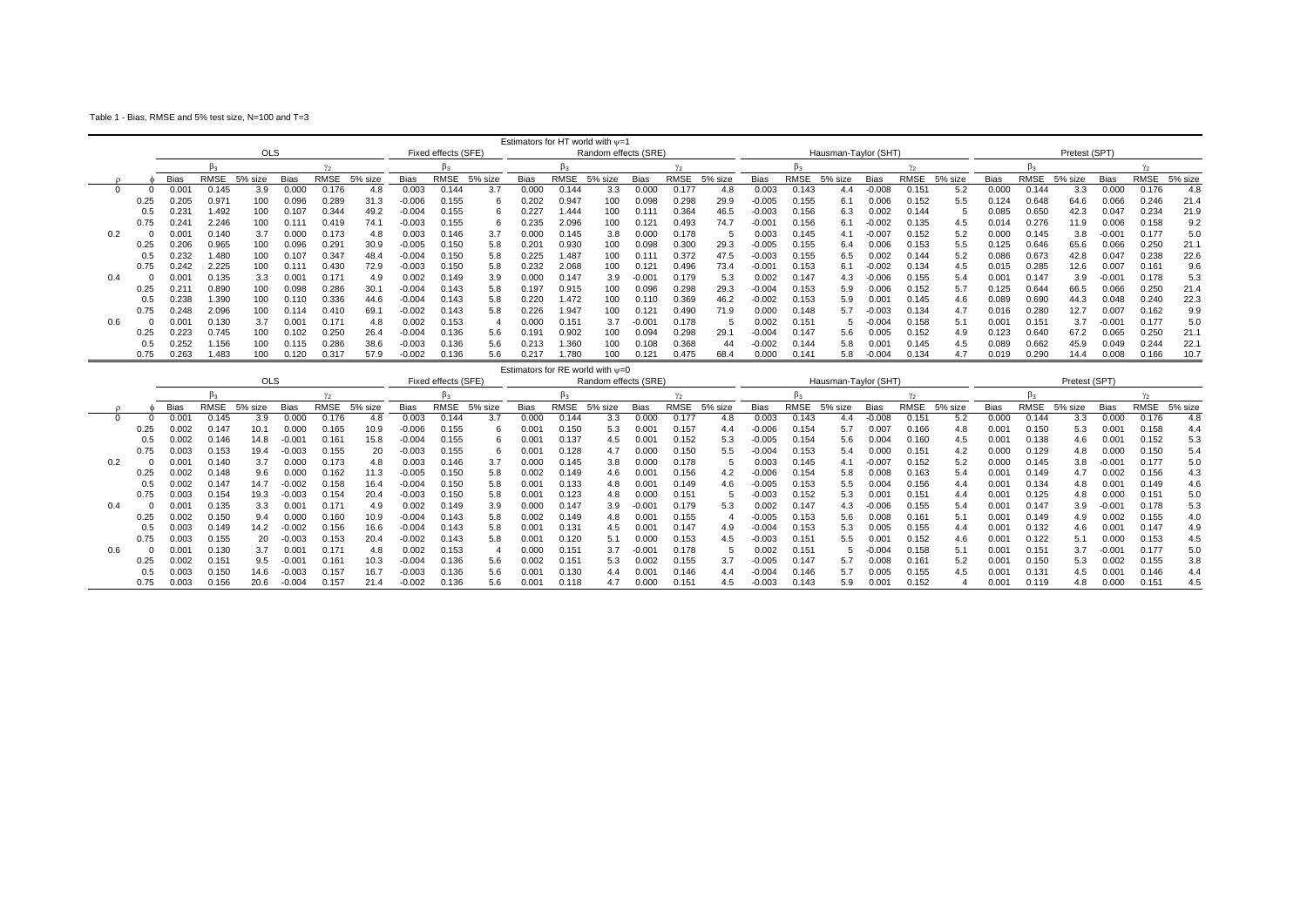Table 2 - Bias, RMSE and 5% test size, N=100 and T=5

|     |      |                |             |            |                |                   |         |                 |                     |         |          |             |                      |       |                   | Estimators for HT world with $v=1$ |                   |             |                      |                 |              |         |             |       |               |          |             |         |
|-----|------|----------------|-------------|------------|----------------|-------------------|---------|-----------------|---------------------|---------|----------|-------------|----------------------|-------|-------------------|------------------------------------|-------------------|-------------|----------------------|-----------------|--------------|---------|-------------|-------|---------------|----------|-------------|---------|
|     |      |                |             | <b>OLS</b> |                |                   |         |                 | Fixed effects (SFE) |         |          |             | Random effects (SRE) |       |                   |                                    |                   |             | Hausman-Taylor (SHT) |                 |              |         |             |       | Pretest (SPT) |          |             |         |
|     |      |                | h۵          |            |                | $v_{\alpha}$      |         |                 |                     |         |          | Þ3          |                      |       |                   |                                    |                   |             |                      |                 | $v_{\alpha}$ |         |             | D٠    |               |          |             |         |
|     |      | <b>Bias</b>    | <b>RMSE</b> | 5% size    | <b>Bias</b>    | RMSE              | 5% size | Bias            | RMSE                | 5% size | Bias     | <b>RMSE</b> | 5% size              | Bias  | RMSE              | 5% size                            | <b>Bias</b>       | <b>RMSE</b> | 5% size              | Bias            | RMSE         | 5% size | <b>Bias</b> | RMSE  | 5% size       | Bias     | <b>RMSE</b> | 5% size |
|     |      | 000.           | 0.158       | 4.8        | 0.002          | 0.163             | 4.8     | $-0.006$        | 0.152               | 4.7     | $-0.003$ | 0.159       |                      | 0.002 | 0.162             | 4.9                                | $-0.006$          | 0.153       |                      | $-0.002$        | 0.159        | 5.2     | $-0.003$    | 0.159 | 5.0           | 0.002    | 0.162       | 4.9     |
|     |      | 0.205          | 1.209       | 100        | 0.095          | 0.311             | 46.3    | 0.000           | 0.164               | 4.9     | 0.199    | .180        |                      | 0.100 | 0.318             | 44.2                               | 0.00 <sub>1</sub> | 0.166       |                      | 0.000           | 0.145        |         | 0.041       | 0.370 | 24.1          |          | 0.182       | 12.6    |
|     |      | $0.23^{\circ}$ | .822        | 100        |                | 0.38 <sup>2</sup> | 70.7    | 0.000           | 0.164               | 4.9     | 0.223    | 1.703       | 100                  | 0.116 | 0.413             | 69.8                               | 0.002             | 0.165       |                      | 0.000           | 0.146        | 4.4     | 0.008       | 0.21' | 7.9           | 0.004    | 0.154       | 6.5     |
|     |      | 0.24           | 2.609       | 100        | 0.111          | 0.478             | 90.6    | 0.000           | 0.164               | 4.9     | 0.228    | 2.239       | 100                  | 0.131 | 0.568             | 94.3                               | 0.002             | 0.165       |                      | 0.000           | 0.121        | 5.6     | 0.002       | 0.165 | 5.1           | 0.000    | 0.121       | 5.6     |
| 0.2 |      | 0.003          | 0.157       | 4.9        | 0.002          | 0.162             | 4.4     | $-0.006$        | 0.153               | 4.7     | $-0.003$ | 0.160       | 5.3                  | 0.002 | 0.162             |                                    | $-0.006$          | 0.157       |                      | $-0.002$        | 0.16'        | 5.1     | $-0.003$    | 0.159 | 5.3           | 0.002    | 0.162       | 5.1     |
|     |      | 0.206          | 1.240       | 100        | 0.096          | 0.290             | 46.3    | $-0.001$        | 0.162               | 4.9     | 0.197    | .192        |                      | 0.099 | 0.32 <sup>2</sup> | 44.1                               | 0.00 <sup>1</sup> | 0.162       | 5.4                  | 0.000           | 0.148        | 3.6     | 0.040       | 0.368 | 24.3          | 0.021    | 0.185       | 12.2    |
|     |      | 0.232          | 1.993       | 100        |                | 0.344             | 69.4    | $-0.001$        | 0.162               | 4.9     | 0.221    | 1.683       | 100                  | 0.116 | 0.413             | 69.3                               | 0.00 <sup>1</sup> | 0.16'       | 5.3                  | $-0.00^{\circ}$ | 0.142        | 4.6     | 0.009       | 0.217 | 8.8           | 0.004    | 0.152       | 7.2     |
|     |      | 0.242          | 2.733       | 100        | 0.112          | 0.414             | 90.4    | 0.000           | 0.162               | 4.9     | 0.225    | 2.194       | 100                  | 0.132 | 0.568             | 94.2                               | 0.002             | 0.16        | 5.3                  | $-0.00$         | 0.117        | 4.9     | 0.002       | 0.161 | 5.3           | $-0.001$ | 0.117       | 4.9     |
| 0.4 |      |                | 0.158       | 4.5        | 0.002          | 0.164             |         | 0.005           | 0.149               | 4.6     | $-0.002$ | 0.161       | 5.2                  | 0.002 | 0.160             |                                    | $-0.005$          | 0.157       | 4.4                  | $-0.002$        | 0.163        | 4.7     | -0.003      | 0.16' | 5.2           | 0.002    | 0.160       | 5.1     |
|     |      | 0.21           | 1.224       |            | 0.099          | 0.265             | 45.2    | $-0.00^{\circ}$ | 0.158               |         | 0.193    | .168        | 100                  | 0.098 | 0.327             | 43.2                               | 0.000             | 0.158       | 5.5                  | $-0.00^{\circ}$ | 0.152        | 3.8     | 0.040       | 0.366 | 24.9          | 0.021    | 0.190       | 12.3    |
|     |      | J.237          | 1.950       | 100        | $0.11^{\circ}$ | 0.303             | 67.8    | $-0.001$        | 0.158               |         | 0.215    | .649        | 100                  | 0.116 | 0.423             | 68.7                               | 0.00 <sub>1</sub> | 0.157       | 5.6                  | $-0.002$        | 0.138        | 4.2     | 0.010       | 0.218 | 9.4           | 0.004    | 0.150       | 7.0     |
|     |      | 0.24           | 2.487       | 100        | 0.115          | 0.35'             | 85.5    | $-0.001$        | 0.158               |         |          | 2.109       | 100                  | 0.135 | 0.59              | 93.7                               | 0.002             | 0.158       | 5.4                  | $-0.002$        | 0.114        |         | 0.001       | 0.158 | 5.4           | $-0.002$ | 0.114       | 5.0     |
| 0.6 |      | 0.004          | 0.160       | 4.6        | 0.002          | 0.166             | 4.2     | $-0.005$        | 0.147               | 4.5     | $-0.002$ | 0.162       | 5.1                  | 0.002 | 0.159             | 4.8                                | $-0.005$          | 0.159       |                      | $-0.002$        | 0.162        | 5.3     | -0.002      | 0.162 | 5.1           | 0.002    | 0.159       | 4.8     |
|     |      | 0.223          | l.136       |            |                | 0.234             | 41.1    | $-0.001$        | 0.155               |         | 0.186    | i.127       | 100                  | 0.096 | 0.335             | 41.7                               | 0.000             | 0.155       |                      | $-0.00$         | 0.153        | 4.1     | 0.041       | 0.373 | 26.4          | 0.022    | 0.196       | 12.9    |
|     | 0.5  | $0.25^{\circ}$ | 1.520       | 100        | 0.118          | 0.259             | 60.7    | $-0.001$        | 0.155               |         | 0.206    | 1.600       | 100                  | 0.115 | 0.44 <sup>2</sup> | 66.8                               | 0.00 <sub>1</sub> | 0.154       | 4.9                  | $-0.002$        | 0.135        |         | 0.011       | 0.223 | 9.5           | 0.004    | 0.151       | 7.2     |
|     | 0.75 | 0.262          | 1.819       | 100        | 0.123          | 0.290             | 74.9    | $-0.001$        | 0.155               |         | 0.205    | 1.965       | 100                  | 0.138 | 0.600             | 93.1                               | 0.001             | 0.154       | 5.3                  | $-0.003$        | 0.111        | 4.7     | 0.001       | 0.154 | 5.3           | $-0.003$ | 0.111       | 4.7     |
|     |      |                |             |            |                |                   |         |                 |                     |         |          |             |                      |       |                   | Estimators for RE world with $w=0$ |                   |             |                      |                 |              |         |             |       |               |          |             |         |

|     |      |       |       | <b>OLS</b> |                   |                |         |                | Fixed effects (SFE) |         |             |                | Random effects (SRE) |          |       | $L$ stillaturs für $L$ wurd with $\psi = 0$ |                |       | Hausman-Taylor (SHT) |          |       |         |             |       | Pretest (SPT) |          |             |         |
|-----|------|-------|-------|------------|-------------------|----------------|---------|----------------|---------------------|---------|-------------|----------------|----------------------|----------|-------|---------------------------------------------|----------------|-------|----------------------|----------|-------|---------|-------------|-------|---------------|----------|-------------|---------|
|     |      |       | B2    |            |                   |                |         |                |                     |         |             |                |                      |          |       |                                             |                |       |                      |          | ν.    |         |             |       |               |          |             |         |
|     |      | Bias  | RMSE  | 5% size    | Bias              | <b>RMSE</b>    | 5% size | Bias           | RMSE                | 5% size | <b>Bias</b> | RMSE           | 5% size              | Bias     | RMSE  | 5% size                                     | Bias           | RMSE  | 5% size              | Bias     | RMSE  | 5% size | <b>Bias</b> | RMSE  | 5% size       | Bias     | <b>RMSE</b> | 5% size |
|     |      | 0.002 | 0.131 |            | 0.00              | 0.159          | 4.9     | 0.000          | 0.154               | 4.6     | 0.002       | $0.13^{\circ}$ |                      | 0.001    | 0.155 | 4.8                                         | 0.00(          | 0.154 |                      | 0.005    | 0.150 | 4.6     | 0.002       | 0.132 | 4.4           | 0.002    | 0.155       | 4.8     |
|     | 0.25 | 0.000 | 0.157 | 14.8       | $-0.002$          | 0.157          | 15.8    | $0.00^{\circ}$ | 0.156               | 5.5     | 0.000       | 0.132          | 6.2                  | $-0.003$ | 0.154 |                                             | 0.001          | 0.155 | 5.7                  | $-0.006$ | 0.16' | 5.4     | 0.000       | 0.133 | 6.2           | $-0.003$ | 0.154       | 5.7     |
|     |      | 0.000 | 0.156 | 23.4       | $-0.003$          | $0.15^{\circ}$ | 24      | $0.00^{\circ}$ | 0.156               | 5.5     | 0.000       | 0.129          | 5.8                  | $-0.004$ | 0.15C |                                             | 0.001          | 0.156 | 5.9                  | $-0.006$ | 0.162 |         | 0.000       | 0.130 | 5.8           | $-0.004$ | 0.151       | 5.1     |
|     | 0.75 | 0.000 | 0.157 | 29.6       | $-0.004$          | 0.152          | 31.1    | 0.000          | 0.156               | 5.5     | 0.000       | 0.132          | 5.5                  |          | 0.152 | 5.5                                         | 0.00           | 0.156 | 5.9                  | $-0.005$ | 0.146 | 4.9     | 0.000       | 0.134 | 5.5           | $-0.005$ | 0.152       | 5.5     |
| 0.2 |      | 0.002 | 0.130 |            |                   | 0.153          | 4.6     | 0.000          | 0.152               | 4.6     | 0.002       | 0.133          | 4.3                  | 0.002    | 0.163 |                                             | 0.00(          | 0.152 |                      | 0.006    | 0.15' | 4.9     | 0.002       | 0.134 | 4.3           | 0.002    | 0.162       | 4.6     |
|     | 0.25 | 0.000 | 0.156 | 15.5       | $-0.002$          | 0.154          | 15.6    | $0.00^{\circ}$ | 0.153               | 5.5     | 0.000       | 0.133          | 6.1                  | $-0.003$ | 0.158 |                                             | 0.001          | 0.153 | 5.8                  | $-0.006$ | 0.16' | 5.2     | 0.000       | 0.134 | 6.1           | $-0.003$ | 0.158       | 5.7     |
|     |      | 0.000 | 0.154 | 22.9       | $-0.003$          | 0.148          | 24.6    | 0.001          | 0.153               | 5.5     | 0.000       | 0.130          | 5.7                  | 0.004    | 0.151 |                                             | 0.001          | 0.153 | 5.8                  | $-0.006$ | 0.16' | 5.2     | 0.000       | 0.131 |               | $-0.004$ | 0.152       | 4.9     |
|     | 0.75 | 0.000 | 0.153 | 29.6       | $-0.004$          | 0.149          | 31.9    | 0.000          | 0.153               | 5.5     | 0.000       | 0.133          | 5.3                  | $-0.005$ | 0.152 | 5.5                                         | 0.00           | 0.153 | 5.9                  | $-0.005$ | 0.148 | 4.7     | 0.000       | 0.134 | 5.3           | $-0.005$ | 0.152       | 5.5     |
| 0.4 |      | 0.002 | 0.130 | 4.6        | 0.00 <sup>1</sup> | 0.149          | 4.8     | 0.000          | 0.150               | 4.6     | 0.002       | 0.135          | 4.3                  | 0.002    | 0.164 | 4.4                                         | 0.000          | 0.150 |                      | 0.007    | 0.153 | 4.7     | 0.002       | 0.136 | 4.3           | 0.002    | 0.164       | 4.4     |
|     | 0.25 | 0.000 | 0.156 | 15.7       | $-0.002$          | 0.15'          | 15.7    | 0.001          | 0.152               | 5.5     | 0.000       | 0.134          | 5.7                  | $-0.003$ | 0.160 |                                             | 0.001          | 0.151 | 5.9                  | $-0.005$ | 0.162 | 5.2     | 0.000       | 0.135 | 5.7           | $-0.003$ | 0.161       | 5.7     |
|     |      | 0.000 | 0.152 | 23.3       | $-0.003$          | 0.146          | 23.8    | 0.001          | 0.152               | 5.5     | 0.000       | 0.132          | 5.4                  | $-0.004$ | 0.153 |                                             | 0.001          | 0.151 |                      | $-0.005$ | 0.158 | 5.2     | 0.000       | 0.133 | 5.4           | $-0.004$ | 0.153       | 4.9     |
|     | 0.75 | 0.001 | 0.150 | 29.3       | $-0.003$          | 0.147          | 32.8    | 0.001          | 0.152               | 5.5     | 0.000       | 0.132          | 5.1                  |          | 0.152 |                                             | 0.001          | 0.152 | 5.8                  | $-0.005$ | 0.150 | 4.4     | 0.000       | 0.133 | 5.1           | -0.005   | 0.152       | 5.0     |
| 0.6 |      | 0.002 | 0.134 | 4.1        | 0.000             | 0.138          | 4.4     | 0.000          | 0.150               | 4.8     | 0.002       | 0.140          |                      | 0.002    | 0.161 |                                             | 0.00(          | 0.150 |                      | 0.007    | 0.153 | 4.8     | 0.001       | 0.140 | 4.2           | 0.002    | 0.161       | 4.3     |
|     |      | 0.000 | 0.157 | 14.8       | $-0.00$           | 0.147          |         | $0.00^{\circ}$ | 0.152               | 5.5     | 0.000       | 0.136          | $5.5\,$              |          | 0.161 |                                             | 0.001          | 0.151 | 5.8                  | $-0.005$ | 0.162 |         | 0.000       | 0.137 |               | $-0.003$ | 0.161       | 5.4     |
|     |      | 0.000 | 0.150 | 22.2       | $-0.002$          | 0.144          | 23.6    | $0.00^{\circ}$ | 0.152               | 5.5     | 0.000       | 0.132          | 5.1                  | $-0.004$ | 0.151 |                                             | $0.00^{\circ}$ | 0.151 | 5.9                  | $-0.005$ | 0.153 |         | 0.000       | 0.133 |               | $-0.004$ | 0.151       | 5.0     |
|     |      | 0.001 | 0.145 | 27.9       | 0.003             | 0.143          | 32      | $0.00^{\circ}$ | 0.152               | 5.5     | 0.00        | 0.132          |                      |          | 0.150 |                                             | $0.00^{\circ}$ | 0.15' | 5.8                  | $-0.005$ | 0.148 | 4.      | 0.000       | 0.133 |               | $-0.005$ | 0.150       | 5.1     |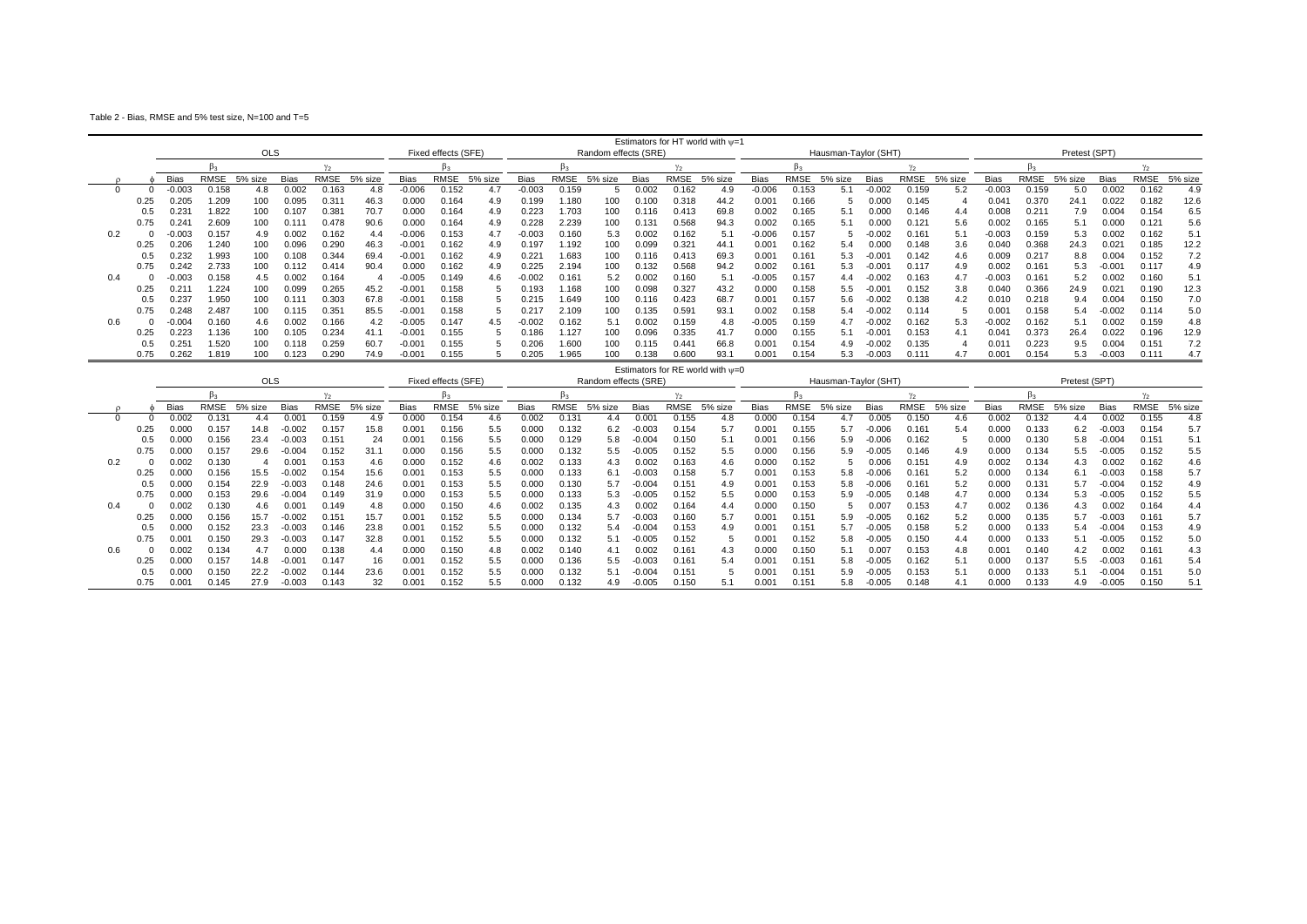Table 3 - Bias, RMSE and 5% test size, N=300 and T=3

|     |      |          |             |            |                |       |         |             |                     |         |                 |             |                      |                   |                   | Estimators for HT world with $w=1$ |             |             |                      |                   |              |         |                   |       |               |       |             |         |
|-----|------|----------|-------------|------------|----------------|-------|---------|-------------|---------------------|---------|-----------------|-------------|----------------------|-------------------|-------------------|------------------------------------|-------------|-------------|----------------------|-------------------|--------------|---------|-------------------|-------|---------------|-------|-------------|---------|
|     |      |          |             | <b>OLS</b> |                |       |         |             | Fixed effects (SFE) |         |                 |             | Random effects (SRE) |                   |                   |                                    |             |             | Hausman-Taylor (SHT) |                   |              |         |                   |       | Pretest (SPT) |       |             |         |
|     |      |          |             |            |                |       |         |             |                     |         |                 |             |                      |                   |                   |                                    |             |             |                      |                   | $v_{\alpha}$ |         |                   | D٠    |               |       |             |         |
|     |      | Bias     | <b>RMSE</b> | 5% size    | <b>Bias</b>    | RMSE  | 5% size | <b>Bias</b> | RMSE                | 5% size | Bias            | <b>RMSE</b> | 5% size              | Bias              | <b>RMSE</b>       | 5% size                            | <b>Bias</b> | <b>RMSE</b> | 5% size              | <b>Bias</b>       | RMSE         | 5% size | <b>Bias</b>       | RMSE  | 5% size       | Bias  | <b>RMSE</b> | 5% size |
|     |      | $-0.001$ | 0.165       | 4.8        | $0.00^{\circ}$ | 0.176 | 6.8     | $-0.002$    | 0.167               | 6.3     | $-0.004$        | 0.166       | 4.9                  | 0.00 <sup>1</sup> | 0.176             | 5.9                                | $-0.002$    | 0.168       | 6.5                  | 0.00 <sup>4</sup> | 0.142        |         | $-0.001$          | 0.166 | 5.0           | 0.001 | 0.175       | 5.9     |
|     |      | 0.207    | 1.615       | 100        | 0.095          | 0.454 | 71.8    | -0.003      | 0.157               | 4.8     | 0.204           | .596        |                      | 0.097             | 0.477             | 70.9                               | $-0.002$    | 0.155       |                      | 0.003             | 0.162        |         | $0.03^{\circ}$    | 0.39C | 20.5          | 0.020 | 0.217       | 16.7    |
|     |      | .232     | 2.492       | 100        |                | 0.591 | 91.5    | $-0.002$    | 0.157               | 4.8     | 0.228           | 2.496       | 100                  | 0.110             | 0.619             | 91.6                               | $-0.002$    | 0.156       |                      | 0.003             | 0.167        | 4.5     | 0.00 <sup>1</sup> | 0.179 | 6.0           | 0.004 | 0.172       | 5.4     |
|     | 0.75 | 0.242    | 3.735       | 100        | ነ 11በ          | 0.755 | 99.7    | $-0.002$    | 0.157               | 4.8     | 0.236           | 3.558       | 100                  | 0.120             | 0.796             | 99.7                               | $-0.00$     | 0.157       | 4.9                  | 0.003             | 0.171        | 4.5     | $-0.00$           | 0.157 | 4.9           | 0.003 | 0.171       | 4.5     |
| 0.2 |      | .00      | 0.167       | 4.9        | $0.00^{\circ}$ | 0.173 | 6.4     | $-0.002$    | 0.166               | 5.7     | $-0.001$        | 0.167       | 5.2                  | 0.00C             | 0.177             | 5.9                                | $-0.002$    | 0.167       | 5.9                  | 0.000             | 0.142        | 5.2     | $-0.00^{\circ}$   | 0.167 | 5.2           | 0.00  | 0.175       | 5.9     |
|     |      | 0.208    | .622        | 100        | 0.096          | 0.461 | 71.6    | $-0.003$    | 0.152               | 5.4     | 0.203           | .585        | 100                  | 0.096             | 0.459             | 70.6                               | $-0.003$    | 0.15'       |                      | 0.003             | 0.160        | 4.9     | 0.031             | 0.385 | 21.1          | 0.019 | 0.212       | 16.2    |
|     | 0.5  | 0.233    | 2.507       | 100        |                | 0.583 | 90.9    | -0.002      | 0.152               | 5.4     | 0.227           | 2.400       | 100                  | 0.110             | 0.618             | 90.3                               | $-0.002$    | 0.152       | 5.6                  | 0.003             | 0.160        | 4.9     | 0.001             | 0.176 | 6.6           | 0.004 | 0.165       | 5.9     |
|     |      | 0.243    | 3.729       | 100        |                | 0.746 | 99.5    | $-0.002$    | 0.152               | 5.4     | 0.233           | 3.486       | 100                  | 0.120             | 0.794             | 99.7                               | $-0.001$    | 0.152       | 5.4                  | 0.003             | 0.162        | 5.1     | $-0.001$          | 0.152 | 5.4           | 0.003 | 0.162       | 5.1     |
| 0.4 |      | $-0.001$ |             | 5.5        | $0.00^{\circ}$ | 0.172 | 6.2     | $-0.002$    | 0.167               | 5.1     | $-0.001$        | 0.169       |                      | 0.000             | 0.176             |                                    | $-0.002$    | 0.167       | 5.6                  | $-0.00^{\circ}$   | 0.142        | 5.6     | $-0.001$          | 0.169 | 5.0           | 0.00C | 0.175       | 5.4     |
|     |      | 0.214    | 1.559       | 100        | 0.098          | 0.450 | 69.5    | $-0.003$    | 0.149               | 5.4     | 0.199           | .534        |                      | 0.094             | 0.44 <sup>2</sup> | 69.3                               | $-0.003$    | 0.149       | 5.8                  | 0.002             | 0.156        | 4.8     | 0.03 <sup>2</sup> | 0.380 | 21.5          |       | 0.206       | 16.1    |
|     |      | 0.240    | 2.453       | 100        | 0.110          | 0.56' | 89.5    | $-0.003$    | 0.149               | 5.4     | 0.222           | 2.317       | 100                  | 0.108             | 0.59              | 89.1                               | $-0.002$    | 0.149       |                      | 0.002             | 0.154        |         | $0.00^{\circ}$    | 0.179 | 7.0           | 0.004 | 0.160       | 6.2     |
|     | 0.75 | 0.250    | 3.481       | 100        |                | 0.649 | 98.2    | $-0.002$    | 0.149               | 5.4     | 0.22            | 3.365       | 100                  | 0.119             | 0.787             | 99.6                               | $-0.00$     | 0.149       | 5.8                  | 0.002             | 0.155        | 5.2     | $-0.00^{\circ}$   | 0.149 | 5.8           | 0.002 | 0.155       | 5.2     |
| 0.6 |      | ,00      | 0.163       | 4.9        | 0.002          | 0.172 | 6.4     | $-0.002$    | 0.167               | 5.3     | $-0.00^{\circ}$ | 0.167       | 5.2                  | 0.000             | 0.174             |                                    | $-0.002$    | 0.166       |                      | $-0.002$          | 0.142        | 5.8     | $-0.00^{\circ}$   | 0.167 | 5.2           | 0.000 | 0.173       | 4.7     |
|     |      | 0.227    | 1.473       |            |                | 0.412 | 64      | $-0.003$    | 0.147               | 5.5     | 0.192           | 1.500       | 100                  | 0.09 <sup>4</sup> | 0.422             | 66.3                               | $-0.003$    | 0.147       |                      | 0.002             | 0.152        | 4.7     | 0.030             | 0.380 | 22.0          | 0.018 | 0.200       | 15.8    |
|     |      | 0.255    | 2.243       | 100        |                | 0.475 | 83.1    | $-0.003$    | 0.147               | 5.5     | 0.214           | 2.284       | 100                  | 0.105             | 0.564             | 87.3                               | $-0.002$    | 0.147       | 5.8                  | 0.002             | 0.148        | 5.5     | 0.002             | 0.188 | 7.6           | 0.004 | 0.157       | 7.1     |
|     | 0.75 | 0.265    | 2.567       | 100        | 0.122          | 0.514 | 93.8    | $-0.002$    | 0.147               | 5.5     | 0.217           | 3.357       | 100                  | 0.118             | 0.784             | 99.5                               | $-0.001$    | 0.147       |                      | 0.002             | 0.150        | 5.2     | $-0.001$          | 0.147 | 5.7           | 0.002 | 0.150       | 5.2     |
|     |      |          |             |            |                |       |         |             |                     |         |                 |             |                      |                   |                   | Estimators for RE world with $w=0$ |             |             |                      |                   |              |         |                   |       |               |       |             |         |

|     |      |          |       | <b>OLS</b> |                   |                   |         |                 | Fixed effects (SFE) |         |                 |             | Random effects (SRE) |             | $L$ stiliaturs für KL Wulld With $\psi = 0$ |         |             |       | Hausman-Taylor (SHT) |                      |              |         |                 |                 | Pretest (SPT) |                   |       |         |
|-----|------|----------|-------|------------|-------------------|-------------------|---------|-----------------|---------------------|---------|-----------------|-------------|----------------------|-------------|---------------------------------------------|---------|-------------|-------|----------------------|----------------------|--------------|---------|-----------------|-----------------|---------------|-------------------|-------|---------|
|     |      |          |       |            |                   | ν.                |         |                 |                     |         |                 |             |                      |             |                                             |         |             |       |                      |                      | $\gamma_{2}$ |         |                 |                 |               |                   |       |         |
|     |      | Bias     | RMSE  | 5% size    | <b>Bias</b>       | <b>RMSE</b>       | 5% size | <b>Bias</b>     | RMSE                | 5% size | <b>Bias</b>     | <b>RMSE</b> | 5% size              | <b>Bias</b> | RMSE                                        | 5% size | <b>Bias</b> | RMSE  | 5% size              | <b>Bias</b>          | RMSE         | 5% size | <b>Bias</b>     | RMSE            | 5% size       | <b>Bias</b>       | RMSE  | 5% size |
|     |      | $-0.001$ | 0.165 |            | 0.00              | 0.176             | 6.8     | $-0.002$        | 0.167               | 6.3     | $-0.00$         | 0.166       |                      | 0.00        | 0.176                                       | 5.9     | $-0.002$    | 168   | 6.5                  | 0.00                 | 0.142        |         | $-0.00$         | 0.166           | 5.0           | $0.00^{\circ}$    | 0.175 | 5.9     |
|     | 0.25 | $-0.001$ | 0.129 | 9.8        | 0.00 <sup>1</sup> | 0.158             | 10.9    | $-0.003$        | 0.15                | 4.8     | $-0.00o$        | 0.134       |                      | 0.00        | 0.154                                       | 5.8     | $-0.003$    | 0.157 | 5.1                  | 0.003                | 0.162        | 5.2     | $-0.00$         | 0.135           | 5.0           | 0.00 <sub>1</sub> | 0.155 | 5.8     |
|     |      | 0.001    | 0.131 | 15.3       | 0.000             | 0.159             | 15.3    | $-0.002$        | 0.15                | 4.8     | $-0.00$         | 0.139       | 5.5                  | 0.00        | 0.160                                       |         | $-0.002$    | 0.157 |                      | 0.003                | 0.159        | 4.5     | $-0.00$         | 0.139           | 5.5           | 0.00              | 0.160 | 5.5     |
|     | 0.75 | 0.001    | 0.144 |            | 0.000             | 0.160             | 19.3    | $-0.002$        | 0.157               | 4.8     | $-0.001$        | 0.159       | 5.4                  | 0.00        | 0.155                                       |         | $-0.002$    | 0.157 |                      | 0.003                | 0.155        | 4.7     | $-0.00$         | 0.159           | 5.4           | 0.00 <sub>1</sub> | 0.155 | 5.7     |
| 0.2 |      | 0.001    | 0.167 | 4.9        | 0.00              | 0.173             | 6.4     | $-0.002$        | 0.166               | 5.7     | $-0.00^{\circ}$ | 0.167       | 5.2                  | 0.000       | 0.177                                       | 5.9     | $-0.002$    | .167  | 5.9                  | 0.00C                | 0.142        | 5.2     | $-0.001$        | 0.167           | 5.2           |                   | 0.175 | 5.9     |
|     |      | 0.001    | 0.128 | 9.3        | $0.00^{\circ}$    | 0.154             |         | -0.003          | 0.152               | 5.4     | $-0.001$        | 0.133       | 5.5                  | 0.00        | 0.16'                                       | 5.5     | $-0.003$    | 0.153 |                      | 0.003                | 0.160        | 4.7     | $-0.001$        | 0.134           | 5.5           | 0.00 <sub>1</sub> | 0.161 | 5.5     |
|     |      | 0.001    | 0.129 | 15.6       | 0.00              | 0.154             | 15.2    | $-0.002$        | 0.152               | 5.4     | $-0.00*$        | 0.139       | 5.6                  | 0.00        | 0.163                                       |         | $-0.003$    | 0.153 | 5.5                  | 0.003                | 0.156        |         | $-0.00^{\circ}$ | 0.140           | 5.6           | 0.00 <sub>1</sub> | 0.163 | 5.2     |
|     | 0.75 | $-0.001$ | 0.141 | 18.8       | 0.000             | 0.159             | 18.9    | $-0.002$        | 0.152               | 5.4     | $-0.004$        | 0.160       | 5.4                  | 0.00        | 0.157                                       | 5.6     | $-0.002$    | 0.153 | 5.6                  | 0.003                | 0.153        | 4.7     | $-0.001$        | 0.159           | 5.4           | 0.00 <sup>1</sup> | 0.156 | 5.6     |
| 0.4 |      | 0.001    | 0.172 | 5.5        | $0.00^{\circ}$    | 0.172             | 6.2     | $-0.002$        | 0.167               | 5.1     | $-0.00^{\circ}$ | 0.169       |                      | 0.000       | 0.176                                       | 5.4     | $-0.002$    | 0.167 | 5.6                  | $-0.001$             | 0.142        | 5.6     | $-0.001$        | 0.169           | 5.0           | 0.000             | 0.175 |         |
|     |      | $-0.001$ | 0.129 | 9.2        | 0.00 <sub>1</sub> | 0.150             | 11.2    | -0.003          | 0.149               | 5.4     | $-0.00o$        | 0.133       | 5.2                  | 0.00        | 0.168                                       | 5.4     | $-0.003$    | 0.149 |                      | 0.003                | 0.157        | 4.8     | $-0.001$        | 0.134           |               | 0.00 <sup>1</sup> | 0.168 |         |
|     |      | 0.001    | 0.128 | 15.9       | 0.00 <sub>1</sub> | 0.149             | 14.9    | -0.003          | 0.149               | 5.4     | $-0.00$         | 0.141       | 5.3                  | 0.00        | 0.165                                       | 5.5     | $-0.003$    | 0.150 |                      | 0.003                | 0.154        |         | $-0.001$        | 0.141           | 5.3           | $0.00^{\circ}$    | 0.164 | 5.5     |
|     | 0.75 | 0.001    | 0.138 | 20.4       | 0.00              | 0.155             |         | -0.002          | 0.149               | 5.4     | $-0.002$        | 0.161       |                      | 0.00        | 0.159                                       |         | 0.002       | 0.149 | 5.4                  | 0.003                | 0.152        | 4.6     | $-0.002$        | 0.160           | 5.0           | $0.00^{\circ}$    | 0.159 | 5.0     |
| 0.6 |      | 000.     | 0.179 |            | 0.000             | 0.138             |         | $-0.00^{\circ}$ | 0.150               | 4.1     | 0.00(           | 0.152       |                      | 0.00        | 0.150                                       | 5.5     | $-0.00$     | 0.15  | 4.4                  | 0.01C                | 0.145        | 4.3     | 0.000           | 0.152           | 5.0           | $0.00^{\circ}$    | 0.150 | 5.5     |
|     | 0.25 | 0.00C    | 0.163 | 10.8       | 0.00 <sub>1</sub> | 0.137             | 8.7     | $-0.002$        | 0.145               | 5.7     | 0.00(           | 0.157       | 6.2                  | 0.00        | 0.125                                       | 3.5     | $-0.002$    | 0.147 | 5.6                  | $-0.009$             | 0.150        | 4.8     | 0.000           | 0.156           |               |                   | 0.125 | 3.5     |
|     |      | 0.000    | 0.155 | 15.8       | 0.00 <sub>1</sub> | 0.156             | 13.9    | $-0.001$        | 0.145               | 5.7     | 0.00(           | 0.151       | 6.2                  | 0.000       | 0.134                                       |         | $-0.00$     | 0.148 | 5.6                  | $-0.008$             | 0.152        | 4.7     | 0.000           | 0.151           |               |                   | 0.135 | 3.3     |
|     | 0.75 | 0.000    | 0.157 |            | 0.000             | J.15 <sup>F</sup> | 19.6    | $-0.00^{\circ}$ | 0.145               |         | 0.00            | 0.152       | 5.6                  | 0.000       | 0.152                                       |         | $-0.00$     | 0.14P | 5.6                  | $-0.00$ <sup>-</sup> | 0.154        |         | 0.000           | $0.15^{\prime}$ | 5.6           |                   | 0.152 | 3.8     |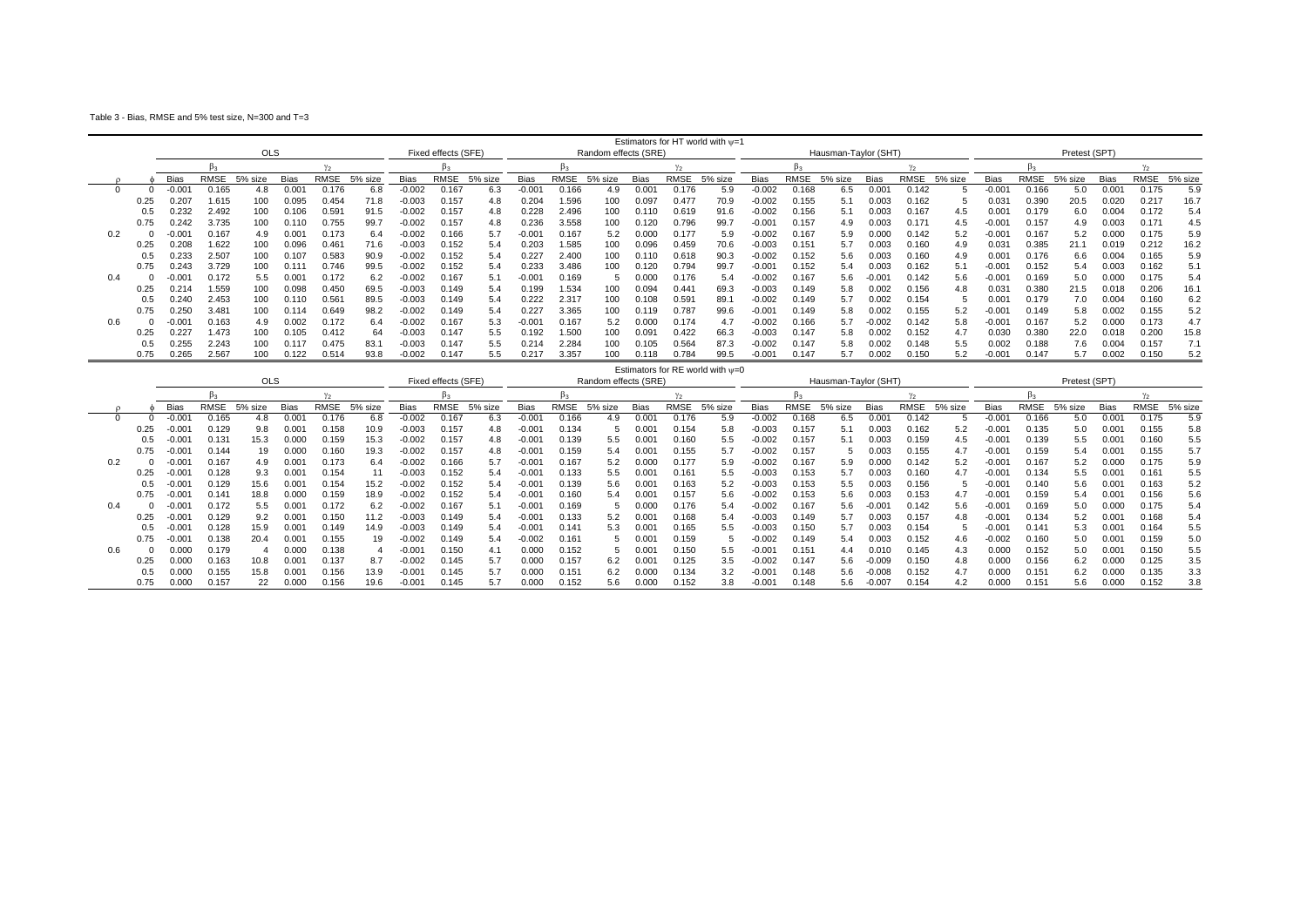Table 4 - Bias, RMSE and 5% test size, N=100 and T=3, at different correlation levels w

|          |              |             |                   |                |              |                    |                |              |                    |                     |            | Estimators     |                |                      |                |                |              |                    |                |                      |                 |                |            |                |                |              |                |                |              |
|----------|--------------|-------------|-------------------|----------------|--------------|--------------------|----------------|--------------|--------------------|---------------------|------------|----------------|----------------|----------------------|----------------|----------------|--------------|--------------------|----------------|----------------------|-----------------|----------------|------------|----------------|----------------|--------------|----------------|----------------|--------------|
|          |              |             |                   |                | <b>OLS</b>   |                    |                |              |                    | Fixed effects (SFE) |            |                |                | Random effects (SRE) |                |                |              |                    |                | Hausman-Taylor (SHT) |                 |                |            |                |                | Pretest (SPT |                |                |              |
|          |              |             |                   | $\beta_3$      |              |                    | $\gamma_2$     |              |                    | $\beta_3$           |            |                | $\beta_3$      |                      |                | $\gamma_2$     |              |                    | $\beta_3$      |                      |                 | $\gamma_2$     |            |                | $\beta_3$      |              |                | $\gamma_2$     |              |
| $\Omega$ | W            |             | <b>Bias</b>       | RMSE           | 5% size      | <b>Bias</b>        | RMSE           | 5% size      | <b>Bias</b>        | RMSE 5% size        |            | <b>Bias</b>    | RMSE 5% size   |                      | Bias           | RMSE 5% size   |              | <b>Bias</b>        | RMSE 5% size   |                      | Bias            | RMSE 5% size   |            | <b>Bias</b>    | RMSE 5% size   |              | Bias           | RMSE 5% size   |              |
| 0.2      | $\Omega$     | $\Omega$    | 0.00 <sub>1</sub> | 0.140          | 3.7          | 0.00C              | 0.173          | 4.8          | 0.003              | 0.146               | 3.7        | 0.000          | 0.145          | 3.8                  | 0.000          | 0.178          | 5            | 0.003              | 0.145          | 4.1                  | $-0.007$        | 0.152          | 5.2        | 0.000          | 0.145          | 3.8          | $-0.001$       | 0.177          | 5.0          |
|          |              | 0.25        | 0.002             | 0.148          | 9.6          | 0.000              | 0.162          | 11.3         | $-0.005$           | 0.150               | 5.8        | 0.002          | 0.149          | 4.6                  | 0.001          | 0.156          | 4.2          | $-0.006$           | 0.154          | 5.8                  | 0.008           | 0.163          | 5.4        | 0.001          | 0.149          | 4.7          | 0.002          | 0.156          | 4.3          |
|          |              | 0.5<br>0.75 | 0.002<br>0.003    | 0.147<br>0.154 | 14.7<br>19.3 | $-0.002$<br>-0.003 | 0.158<br>0.154 | 16.4<br>20.4 | $-0.004$<br>-0.003 | 0.150<br>0.150      | 5.8<br>5.8 | 0.001<br>0.001 | 0.133<br>0.123 | 4.8<br>4.8           | 0.001<br>0.000 | 0.149<br>0.151 | 4.6<br>5     | $-0.005$<br>-0.003 | 0.153<br>0.152 | 5.5<br>5.3           | 0.004<br>0.001  | 0.156<br>0.151 | 4.4<br>4.4 | 0.001<br>0.001 | 0.134<br>0.125 | 4.8<br>4.8   | 0.001<br>0.000 | 0.149<br>0.151 | 4.6<br>5.0   |
|          | 0.1          | $\Omega$    | $-0.003$          | 0.148          | 5            | $-0.001$           | 0.163          | 4.4          | 0.002              | 0.165               | 4.5        | $-0.003$       | 0.144          | 4.7                  | -0.001         | 0.164          | 4.7          | 0.002              | 0.164          | 5.2                  | -0.015          |                | 5.9        | $-0.002$       | 0.144          | 4.7          | $-0.002$       | 0.163          | 4.7          |
|          |              | 0.25        | 0.024             | 0.184          | 17           | 0.012              | 0.156          | 10.7         | 0.002              | 0.149               | 5.2        | 0.022          | 0.183          | 9.7                  | 0.014          | 0.147          | 6.5          | 0.002              | 0.151          | 5                    | 0.016           | 0.144<br>0.167 | 4.6        | 0.020          | 0.181          | 9.4          | 0.014          | 0.148          | 6.4          |
|          |              | 0.5         | 0.026             | 0.192          | 24.3         | 0.014              | 0.156          | 15.6         | 0.002              | 0.149               | 5.2        | 0.022          | 0.200          | 10.6                 | 0.019          | 0.143          | 7.3          | 0.002              | 0.151          | 5.1                  | 0.014           | 0.169          | 4.5        | 0.021          | 0.197          | 10.3         | 0.019          | 0.144          | 7.2          |
|          |              | 0.75        | 0.027             | 0.196          | 30.9         | 0.015              | 0.165          | 21.7         | 0.001              | 0.149               | 5.2        | 0.019          | 0.205          | 9.6                  | 0.026          | 0.149          | 7.4          | 0.001              | 0.151          | 5.2                  | 0.010           | 0.165          | 4.4        | 0.018          | 0.201          | 9.3          | 0.025          | 0.149          | 7.3          |
|          | 0.25         | $\Omega$    | 0.001             | 0.140          | 3.7          | 0.000              | 0.173          | 4.8          | 0.003              | 0.146               | 3.7        | 0.000          | 0.145          | 3.8                  | 0.000          | 0.178          | 5            | 0.003              | 0.145          |                      | $4.1 - 0.007$   | 0.152          | 5.2        | 0.000          | 0.145          | 3.8          | $-0.001$       | 0.177          | 5.0          |
|          |              | 0.25        | 0.067             | 0.280          | 47.2         | 0.030              | 0.168          | 12.2         | $-0.005$           | 0.150               | 5.8        | 0.062          | 0.306          | 32.1                 | 0.033          | 0.174          | 6.8          | $-0.005$           | 0.154          | 5.8                  | 0.008           | 0.161          | 5.5        | 0.055          | 0.291          | 29.6         | 0.032          | 0.173          | 6.7          |
|          |              | 0.5         | 0.075             | 0.310          | 67.4         | 0.031              | 0.166          | 17.6         | $-0.004$           | 0.150               | 5.8        | 0.065          | 0.306          | 42.2                 | 0.044          | 0.172          | 7.5          | $-0.004$           | 0.154          | 5.3                  | 0.004           | 0.154          | 4.2        | 0.057          | 0.288          | 37.9         | 0.040          | 0.170          | 7.2          |
|          |              | 0.75        | 0.079             | 0.340          | 76           | 0.03 <sup>′</sup>  | 0.161          | 21.9         | -0.003             | 0.150               | 5.8        | 0.058          | 0.274          | 41.7                 | 0.060          | 0.182          | 9.6          | -0.003             | 0.153          | 5.3                  | 0.000           | 0.145          | 4.3        | 0.049          | 0.256          | 36.1         | 0.052          | 0.177          | 8.9          |
|          | 0.5          | $\Omega$    | 0.001             | 0.140          | 3.7          | 0.000              | 0.173          | 4.8          | 0.003              | 0.146               | 3.7        | 0.000          | 0.145          | 3.8                  | 0.000          | 0.178          | 5            | 0.003              | 0.145          | 4.1                  | $-0.007$        | 0.152          | 5.2        | 0.000          | 0.145          | 3.8          | $-0.001$       | 0.177          | 5.0          |
|          |              | 0.25        | 0.147             | 0.686          | 97.9         | 0.067              | 0.211          | 19.4         | $-0.005$           | 0.150               | 5.8        | 0.139          | 0.633          | 95.1                 | 0.071          | 0.225          | 16           | -0.005             | 0.155          | 5.9                  | 0.007           | 0.159          | 5.4        | 0.107          | 0.526          |              | 75.2 0.059     | 0.212          | 13.9         |
|          |              | 0.5         | 0.165             | 0.812          | 100          | 0.074              | 0.213          | 26.1         | $-0.004$           | 0.150               | 5.8        | 0.150          | 0.756          | 99.4                 | 0.090          | 0.247          | 21           | $-0.003$           | 0.155          | 5.7                  | 0.003           | 0.148          | 4.5        | 0.097          | 0.547          | 66.9         | 0.062          | 0.215          | 15.7         |
|          |              | 0.75        | 0.172             | 0.764          | 100          | 0.075              | 0.204          | 32           | $-0.003$           | 0.150               | 5.8        | 0.141          | 0.742          | 99.6                 | 0.118          | 0.279          | 32.6         | $-0.002$           | 0.153          | 5.9                  | $-0.001$        | 0.138          | 4.2        | 0.056          | 0.392          | 43.8         | 0.050          | 0.199          | 16.4         |
|          |              | $\Omega$    | 0.001             | 0.140          | 3.7          | 0.000              | 0.173          | 4.8          | 0.003              | 0.146               | 3.7        | 0.000          | 0.145          | 3.8                  | 0.000          | 0.178          | 5            | 0.003              | 0.145          | 4.1                  | -0.007          | 0.152          | 5.2        | 0.000          | 0.145          | 3.8          | $-0.001$       | 0.177          | 5.0          |
|          |              | 0.25        | 0.206             | 0.965          | 100          | 0.096              | 0.291          | 30.9         | $-0.005$           | 0.150               | 5.8        | 0.201          | 0.930          | 100                  | 0.098          | 0.300          | 29.3         | -0.005             | 0.155          | 6.4                  | 0.006           | 0.153          | 5.5        | 0.125          | 0.646          | 65.6         | 0.066          | 0.250          | 21.1         |
|          |              | 0.5         | 0.232             | 1.480          | 100          | 0.107              | 0.347          | 48.4         | $-0.004$           | 0.150               | 5.8        | 0.225          | 1.487          | 100                  | 0.111          | 0.372          | 47.5         | $-0.003$           | 0.155          | 6.5                  | 0.002           | 0.144          | 5.2        | 0.086          | 0.673          | 42.8         | 0.047          | 0.238          | 22.6         |
|          |              | 0.75        | 0.242             | 2.225          | 100          | 0.111              | 0.430          | 72.9         | -0.003             | 0.150               | 5.8        | 0.232          | 2.068          | 100                  | 0.121          | 0.496          | 73.4         | -0.001             | 0.153          |                      | $6.1 - 0.002$   | 0.134          | 4.5        | 0.015          | 0.285          | 12.6         | 0.007          | 0.161          | 9.6          |
| 0.4      | <sup>0</sup> | $\mathbf 0$ | 0.001             | 0.135          | 3.3          | 0.00 <sup>4</sup>  | 0.171          | 4.9          | 0.002              | 0.149               | 3.9        | 0.000          | 0.147          |                      | $3.9 - 0.001$  | 0.179          | 5.3          | 0.002              | 0.147          | 4.3                  | -0.006          | 0.155          | 5.4        | 0.001          | 0.147          |              | $3.9 - 0.001$  | 0.178          | 5.3          |
|          |              | 0.25        | 0.002             | 0.150          | 9.4          | 0.000              | 0.160          | 10.9         | $-0.004$           | 0.143               | 5.8        | 0.002          | 0.149          | 4.8                  | 0.001          | 0.155          | 4            | -0.005             | 0.153          | 5.6                  | 0.008           | 0.161          | 5.1        | 0.001          | 0.149          | 4.9          | 0.002          | 0.155          | 4.0          |
|          |              | 0.5         | 0.003             | 0.149          | 14.2         | $-0.002$           | 0.156          | 16.6         | $-0.004$           | 0.143               | 5.8        | 0.001          | 0.131          | 4.5                  | 0.001          | 0.147          | 4.9          | -0.004             | 0.153          | 5.3                  | 0.005           | 0.155          | 4.4        | 0.001          | 0.132          | 4.6          | 0.001          | 0.147          | 4.9          |
|          |              | 0.75        | 0.003             | 0.155          | 20           | $-0.003$           | 0.153          | 20.4         | $-0.002$           | 0.143               | 5.8        | 0.001          | 0.120          | 5.1                  | 0.000          | 0.153          | 4.5          | $-0.003$           | 0.151          | 5.5                  | 0.001           | 0.152          | 4.6        | 0.001          | 0.122          | 5.1          | 0.000          | 0.153          | 4.5          |
|          | 0.1          | $\Omega$    | $-0.003$          | 0.149          | 5.2          | $-0.002$           | 0.165          | 4.5          | 0.002              | 0.167               | 4.4        | -0.003         | 0.138          | 4.8                  | $-0.001$       | 0.165          | 4.8          | 0.002              | 0.163          | 5.6                  | $-0.015$        | 0.138          | 6.4        | -0.002         | 0.139          | 4.8          | $-0.002$       | 0.165          | 4.8          |
|          |              | 0.25        | 0.024             | 0.196          | 16.8         | 0.011              | 0.156          | 10.7         | 0.002              | 0.150               | 4.7        | 0.021          | 0.180          | 9.7                  | 0.014          | 0.146          | 6.4          | 0.002              | 0.152          | 5.2                  | 0.016           | 0.165          | 4.2        | 0.020          | 0.178          | 9.4          | 0.014          | 0.147          | 6.3          |
|          |              | 0.5         | 0.027             | 0.204          | 23.6         | 0.013              | 0.159          | 15.8         | 0.001              | 0.150               | 4.7        | 0.022          | 0.195          | 10.8                 | 0.019          | 0.142          | 7.4          | 0.002              | 0.151          | 5                    | 0.014           | 0.169          | 4.2        | 0.020          | 0.193          | 10.5         | 0.019          | 0.142          | 7.3          |
|          |              | 0.75        | 0.028             | 0.196          | 29.6         | 0.014              | 0.166          | 21.9         | 0.001              | 0.150               | 4.7        | 0.019          | 0.203          | 9.4                  | 0.026          | 0.148          | 7.7          | 0.001              | 0.152          | 5.1                  | 0.011           | 0.168          | 4.3        | 0.018          | 0.200          | 9.1          | 0.026          | 0.149          | 7.6          |
|          | 0.25         | $\Omega$    | 0.001             | 0.135          | 3.3          | 0.001              | 0.171          | 4.9          | 0.002              | 0.149               | 3.9        | 0.000          | 0.147          | 3.9                  | $-0.001$       | 0.179          | 5.3          | 0.002              | 0.147          | 4.3                  | $-0.006$        | 0.155          | 5.4        | 0.001          | 0.147          | 3.9          | $-0.001$       | 0.178          | 5.3          |
|          |              | 0.25        | 0.069             | 0.271          | 45.8         | 0.030              | 0.165          | 12           | $-0.004$           | 0.143               | 5.8        | 0.061          | 0.305          | 32.3                 | 0.033          | 0.179          | 6.9          | -0.005             | 0.153          | 5.7                  | 0.008           | 0.159          | 5.2        | 0.055          | 0.291          | 29.9         | 0.031          | 0.177          | 6.8          |
|          |              | 0.5         | 0.077             | 0.302          | 66.1         | 0.032              | 0.167          | 17.2         | $-0.004$           | 0.143               | 5.8        | 0.063          | 0.307          | 41.1                 | 0.043          | 0.173          | 6.8          | $-0.004$           | 0.153          | 5.4                  | 0.004           | 0.153          | 4.1        | 0.056          | 0.289          | 37.0         | 0.039          | 0.171          | 6.5          |
|          |              | 0.75        | 0.081             | 0.326          | 74           | 0.032              | 0.161          | 22.7         | $-0.002$           | 0.143               | 5.8        | 0.057          | 0.270          | 41.1                 | 0.059          | 0.182          | 9.4          | $-0.002$           | 0.151          | 5.6                  | 0.000           | 0.145          | 3.8        | 0.048          | 0.252          | 35.8         | 0.051          | 0.178          | 8.7          |
|          | 0.5          | $\Omega$    | 0.001             | 0.135          | 3.3          | 0.001              | 0.171          | 4.9          | 0.002              | 0.149               | 3.9        | 0.000          | 0.147          | 3.9                  | -0.001         | 0.179          | 5.3          | 0.002              | 0.147          | 4.3                  | -0.006          | 0.155          | 5.4        | 0.001          | 0.147          | 3.9          | $-0.001$       | 0.178          | 5.3          |
|          |              | 0.25        | 0.150             | 0.657          | 97.9         | 0.068              | 0.205          | 18.2         | $-0.004$           | 0.143               | 5.8        | 0.136          | 0.627          | 94.4                 | 0.071          | 0.233          | 15.4         | $-0.004$           | 0.154          | 5.6                  | 0.007           | 0.158          | 5.5        | 0.105          | 0.523          | 74.9         | 0.058          | 0.218          | 13.5         |
|          |              | 0.5         | 0.169             | 0.778          | 100          | 0.075              | 0.211          | 25.4         | $-0.004$           | 0.143               | 5.8        | 0.147          | 0.729          | 99.3                 | 0.089          | 0.244          | 20.8         | -0.003             | 0.153          | 5.4                  | 0.003           | 0.149          | 4.1        | 0.095          | 0.531          | 67.1         | 0.061          | 0.214          | 15.5         |
|          |              | 0.75        | 0.176             | 0.734          | 100          | 0.077              | 0.196          | 31.6         | -0.002             | 0.143               | 5.8        | 0.138          | 0.724          | 99.5                 | 0.117          | 0.276          | 32.5         | -0.001             | 0.150          | 5.5                  | $-0.001$        | 0.138          | 3.9        | 0.057          | 0.389          | 44.7         | 0.050          | 0.198          | 16.3         |
|          |              | $\Omega$    | 0.001             | 0.135          | 3.3          | 0.001              | 0.171          | 4.9          | 0.002              | 0.149               | 3.9        | 0.000          | 0.147          | 3.9                  | $-0.001$       | 0.179          | 5.3          | 0.002              | 0.147          | 4.3                  | -0.006          | 0.155          | 5.4        | 0.001          | 0.147          | 3.9          | $-0.001$       | 0.178          | 5.3          |
|          |              | 0.25        | 0.211             | 0.890          | 100          | 0.098              | 0.286          | 30.1         | $-0.004$           | 0.143               | 5.8        | 0.197          | 0.915          | 100                  | 0.096          | 0.298          | 29.3         | $-0.004$           | 0.153          | 5.9                  | 0.006           | 0.152          | 5.7        | 0.125          | 0.644          | 66.5         | 0.066          | 0.250          | 21.4<br>22.3 |
|          |              | 0.5<br>0.75 | 0.238<br>0.248    | 1.390<br>2.096 | 100<br>100   | 0.110<br>0.114     | 0.336<br>0.410 | 44.6<br>69.1 | $-0.004$<br>-0.002 | 0.143<br>0.143      | 5.8<br>5.8 | 0.220<br>0.226 | 1.472<br>1.947 | 100<br>100           | 0.110<br>0.121 | 0.369<br>0.490 | 46.2<br>71.9 | $-0.002$<br>0.000  | 0.153<br>0.148 | 5.9<br>5.7           | 0.001<br>-0.003 | 0.145<br>0.134 | 4.6<br>4.7 | 0.089<br>0.016 | 0.690<br>0.280 | 44.3         | 0.048          | 0.240<br>0.162 |              |
|          |              |             |                   |                |              |                    |                |              |                    |                     |            |                |                |                      |                |                |              |                    |                |                      |                 |                |            |                |                | 12.7         | 0.007          |                | 9.9          |